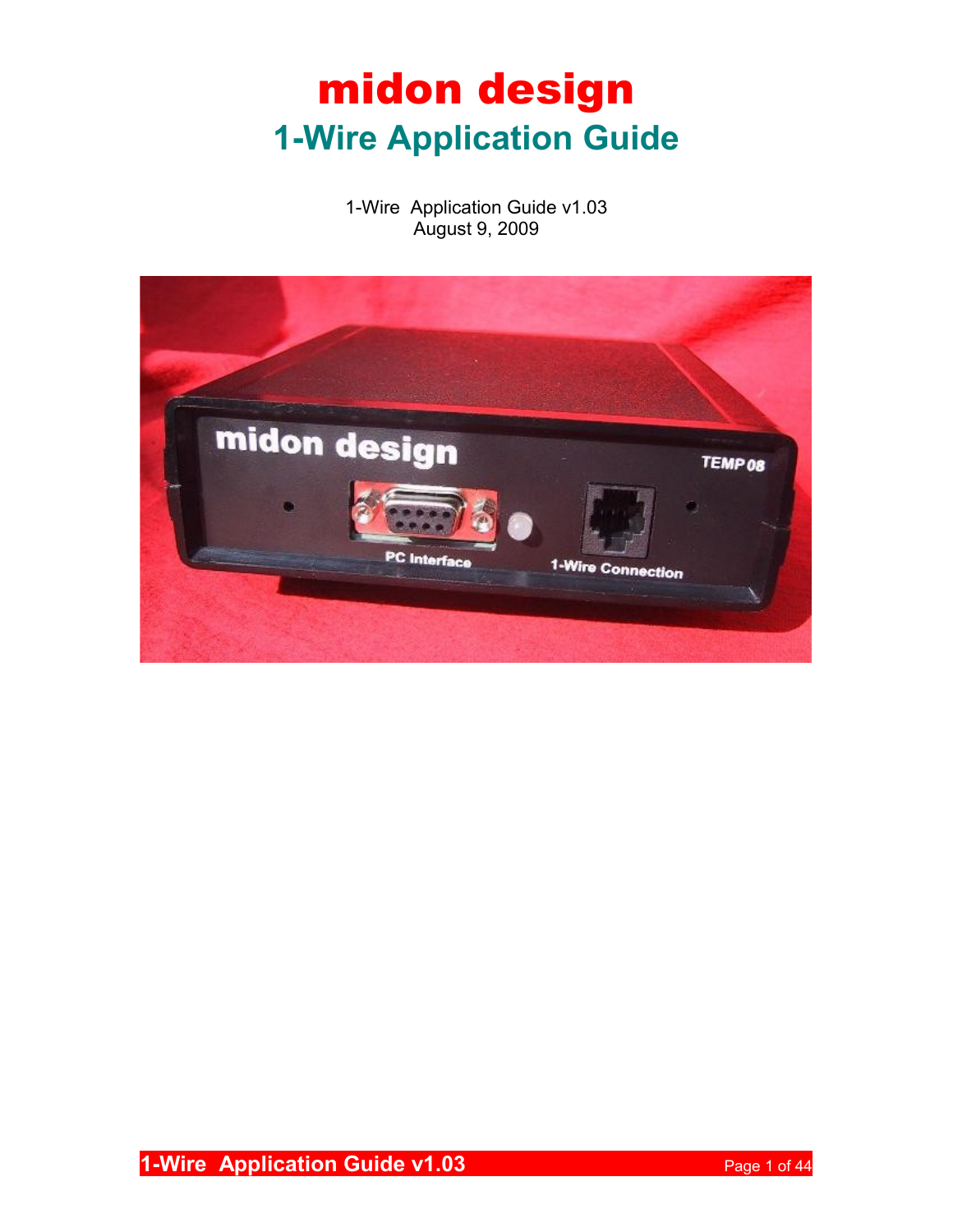# midon design

## **Table of Contents**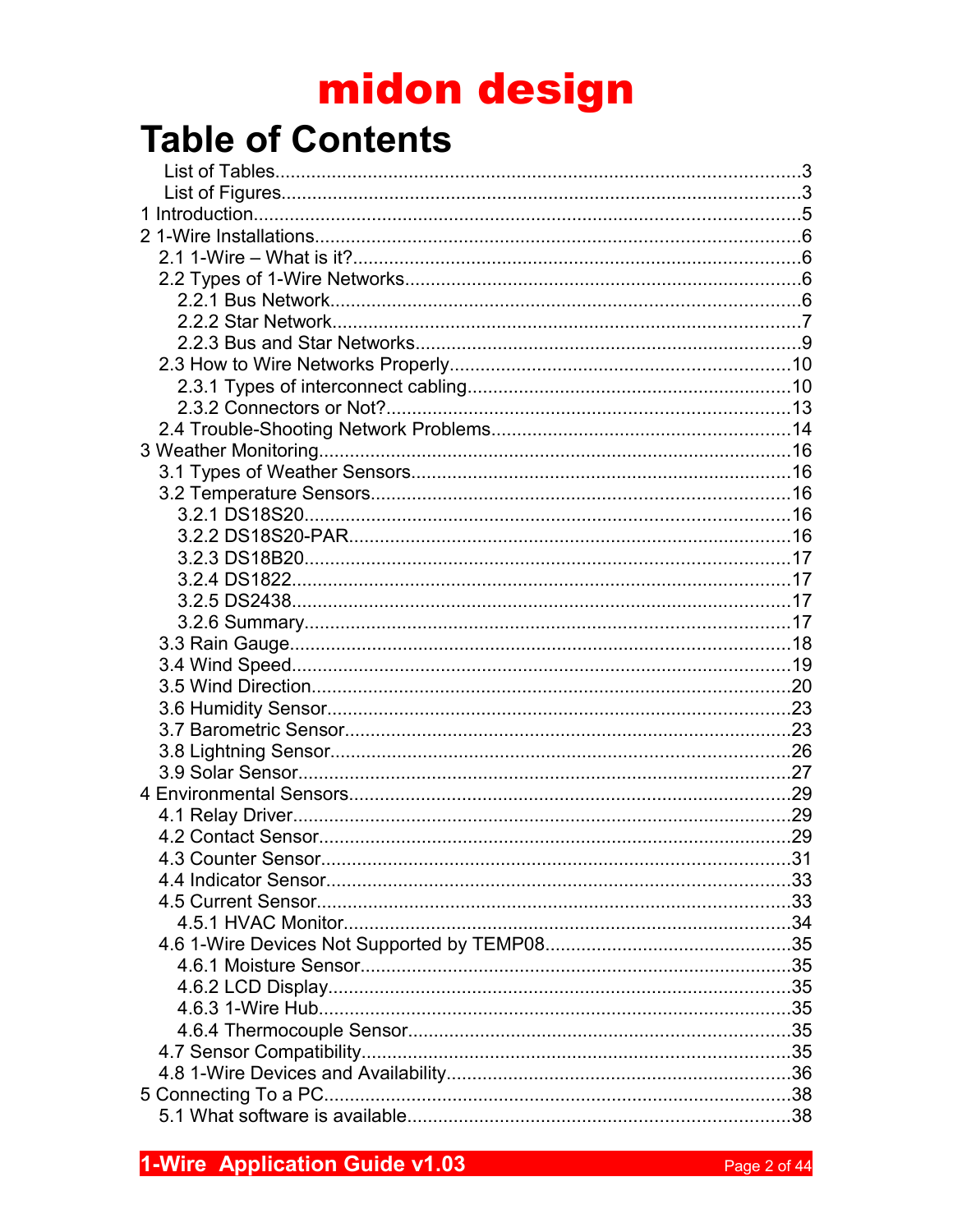# midon design

## **List of Tables**

## **List of Figures**

| 11  |
|-----|
| .12 |
|     |
| .14 |
|     |
|     |
| .20 |
| .21 |
| .23 |
| .24 |
| .25 |
| .26 |
| .27 |
| .28 |
| .28 |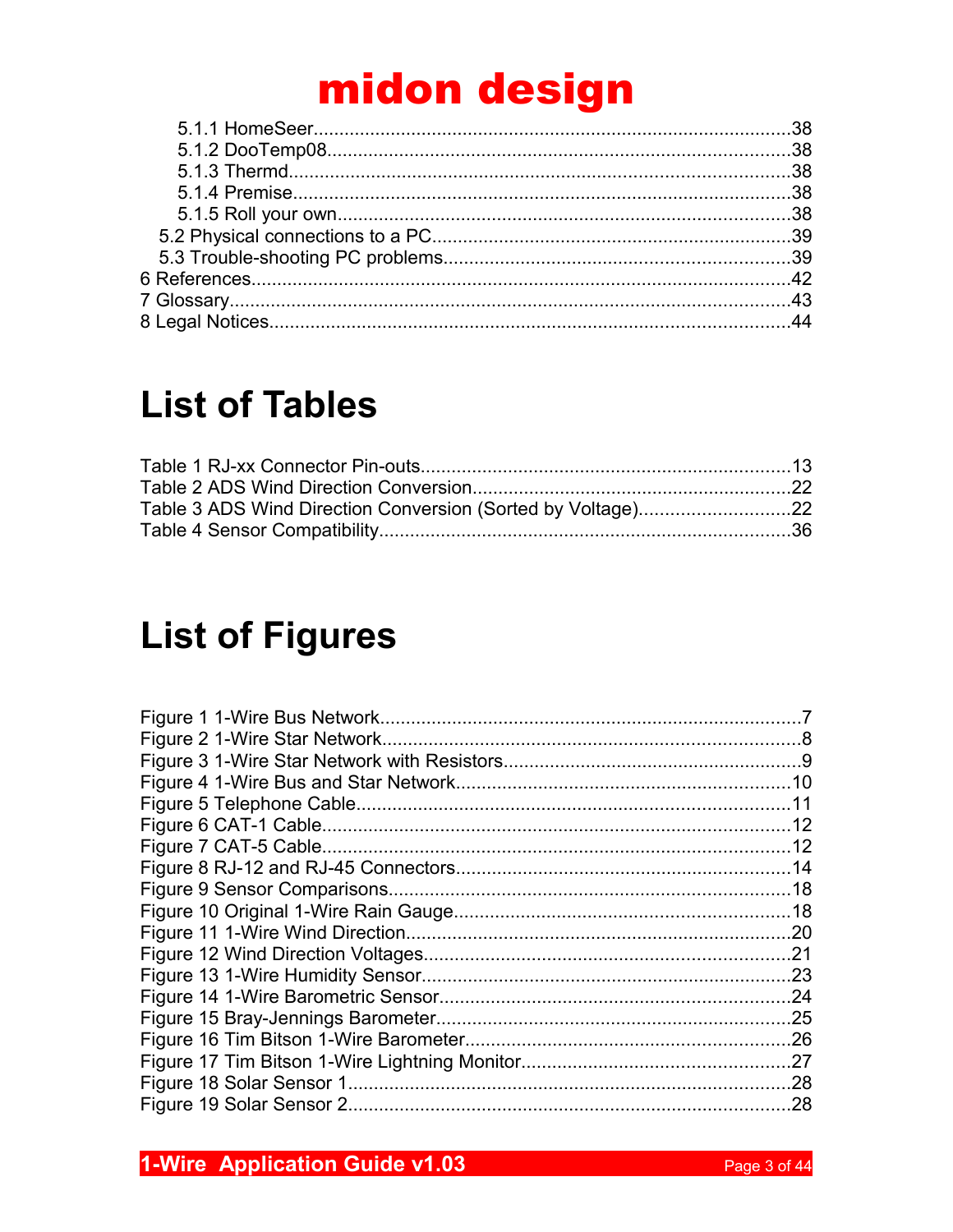# midon design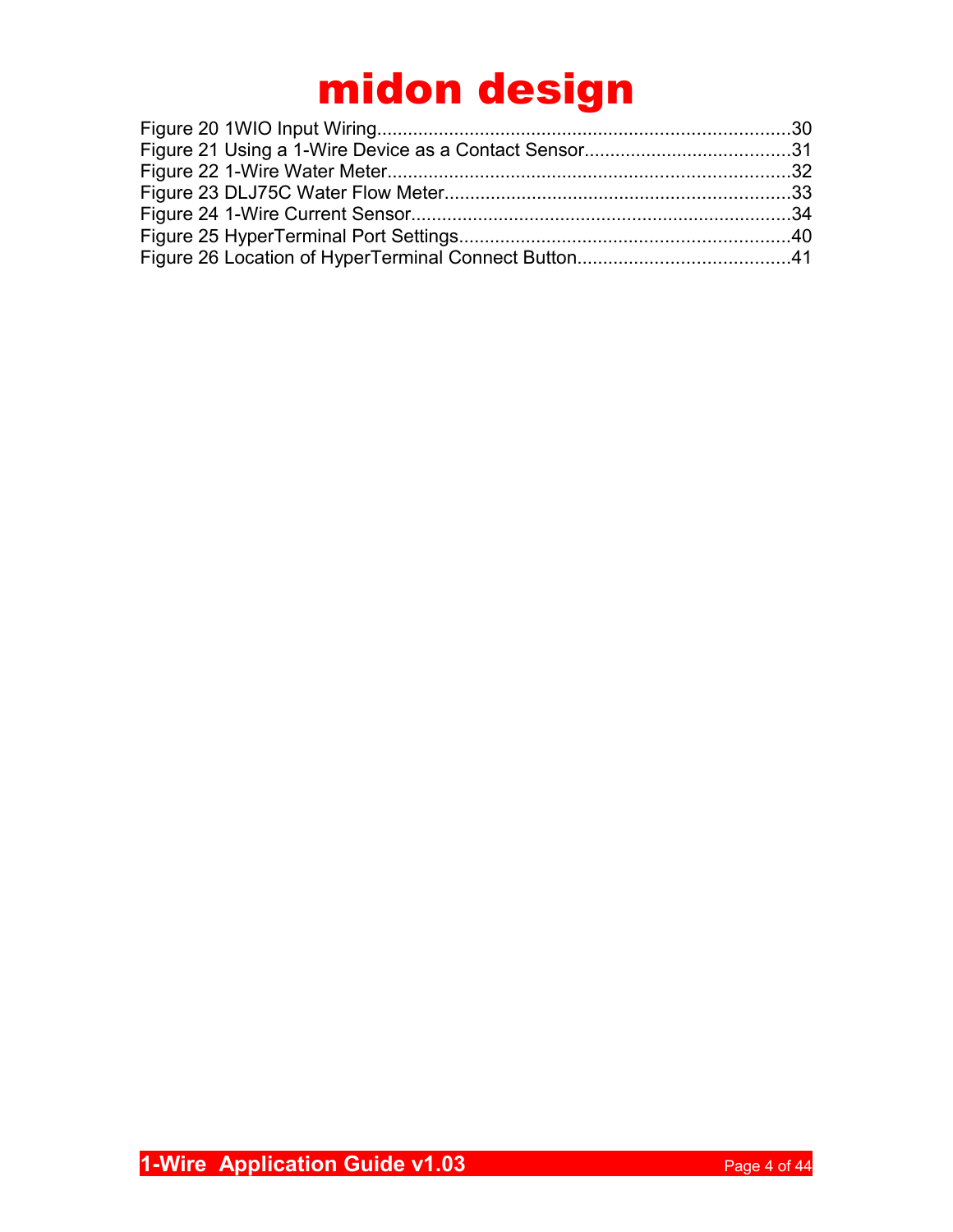## **1 Introduction**

Thank you for considering Midon Design's 1-Wire Serial interfaces: [TEMP08,](http://www.midondesign.com/TEMP08/TEMP08.html) [1WSwitch](http://www.midondesign.com/1WSwitch/1WSwitch.html) and [LOG08-II.](http://www.midondesign.com/LOG08-II/LOG08-II.html) This application guide has been put together after many, many questions from users about how to connect, what to connect, and how to use, these interfaces. This guide is intended to package all of the common questions (and answers) into one place as a reference for anyone thinking of using 1-Wire®, or even for those that have already implemented systems and want to expand or change it.

When applicable, references to TEMP08, 1WSwitch or LOG08-II commands and details are provided. All three products are similar in design but different in capabilities, so please also refer to the product's user manual for specific information.

I would like to thank my colleagues Tim Bitson, Eric Vickery and Aitor Arrieta for their invaluable help in finalizing this document.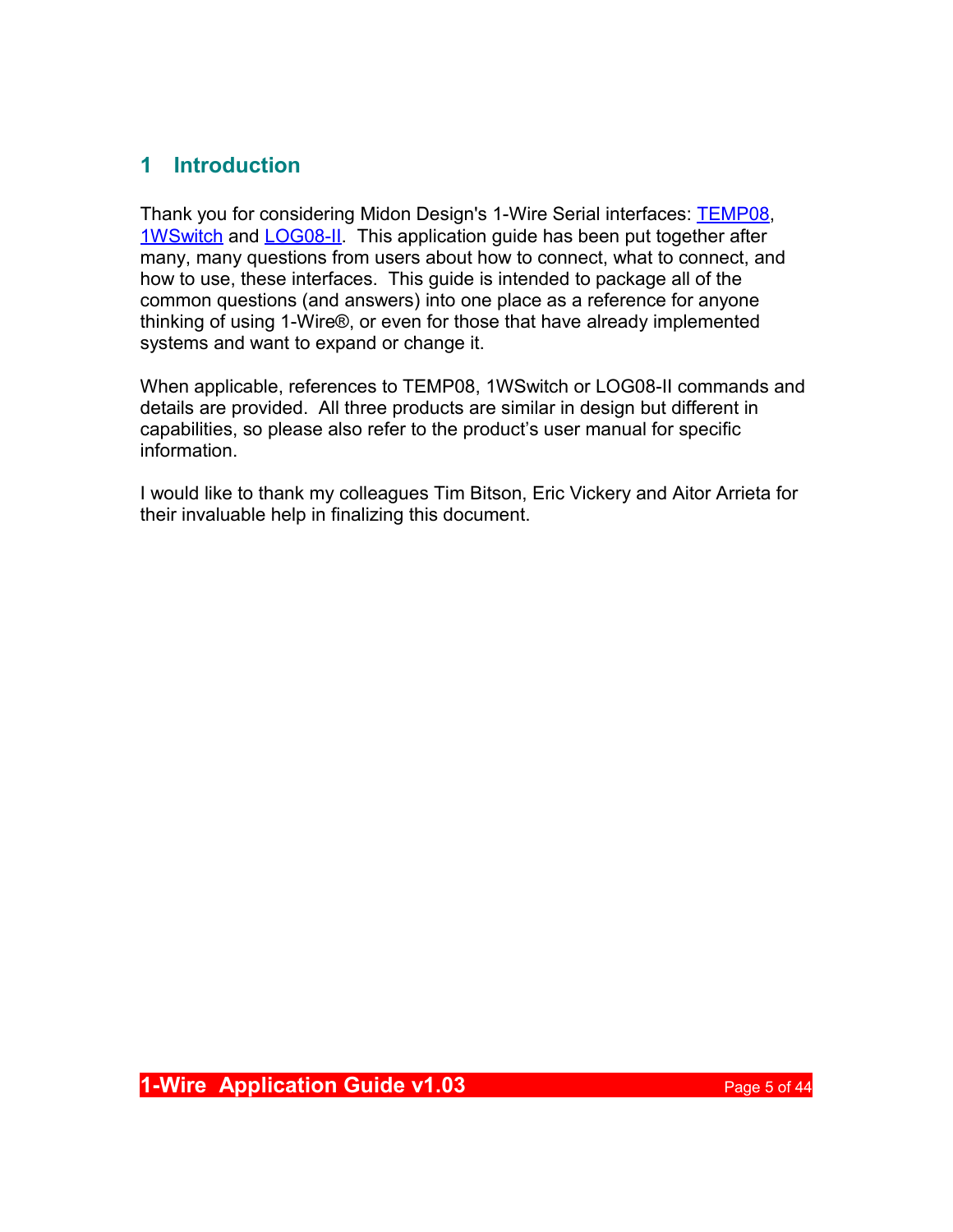## **2 1-Wire Installations**

## **2.1 1-Wire – What is it?**

1-Wire® was a system originally developed by Dallas Semiconductor, now Maxim, to provide an easy way to communicate between microprocessors and peripheral devices using a minimum pin count, hence 1-Wire. 1-Wire devices only require 1 microprocessor pin, and a common ground connection, to achieve bi-directional communication. The 1-Wire system is sometimes also called MicroLAN™, or iButton<sup>®</sup>.

The original concept was to provide simplified communications on a single PCB (Printed Circuit Board). With the release of several Sensors Magazine articles by Dallas Semiconductor's Dan Awtrey in the late 1990's (see [References\)](#page-41-0), however, 1-Wire became a very popular method of providing remote, in other words, off-PCB, sensor data to a microprocessor. This popularity extended to weather station monitoring, which is where TEMP08 has its roots.

Without getting too technical, since there are many white papers that get into the technical details already, 1-Wire provides a way of powering and communicating bi-directionally to remote sensors using only two wires, DQ and Ground. Sensor types are discussed later in the guide.

1-Wire powering can be done "parasitically", that is, at the same time as communications. This is possible since the sensors store the received logic 1 signals as power whenever they are received.

## **2.2 Types of 1-Wire Networks**

As for any other kind of network, there are different topologies possible. The two main 1-Wire network types are bus and star.

#### **2.2.1 Bus Network**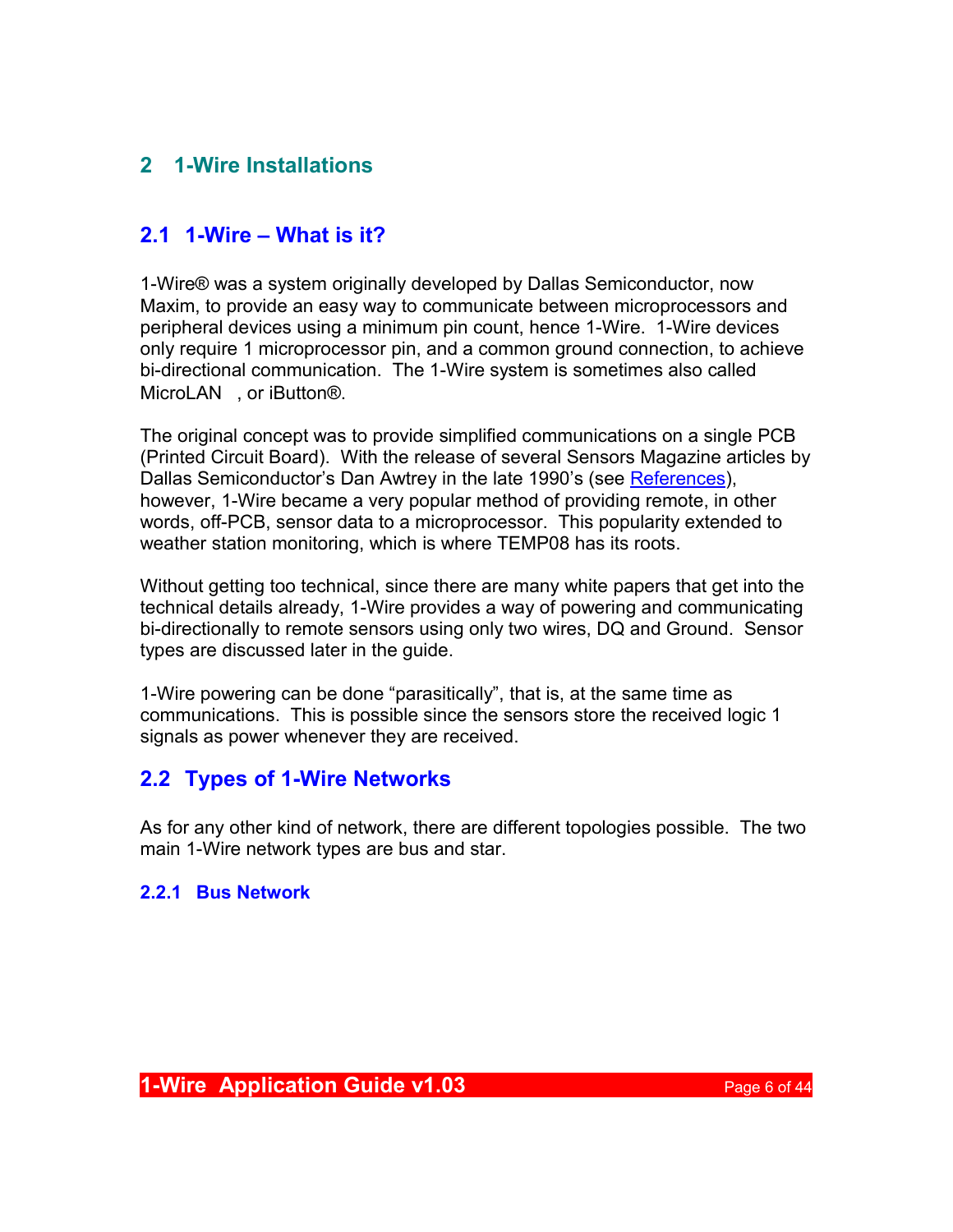

**Figure 1 1-Wire Bus Network**

A bus network is the simplest kind of network. It consists of a length of cable with sensors tapped into it along the way. Figure 1 shows an example.

An advantage of a bus network is it's electrical simplicity and transmission property performance. Bus networks generally exhibit very little electrical noise, and thus the communications are more robust than star networks. Bus networks are easy to electrically implement as well, however, it is not always convenient to string a cable around to the locations of all sensors required on a bus. Also, bus networks are like the old Christmas light strings – any break anywhere in the bus will cause a fault downstream from the break. Any short on the bus will affect all sensors on the bus.

#### **2.2.2 Star Network**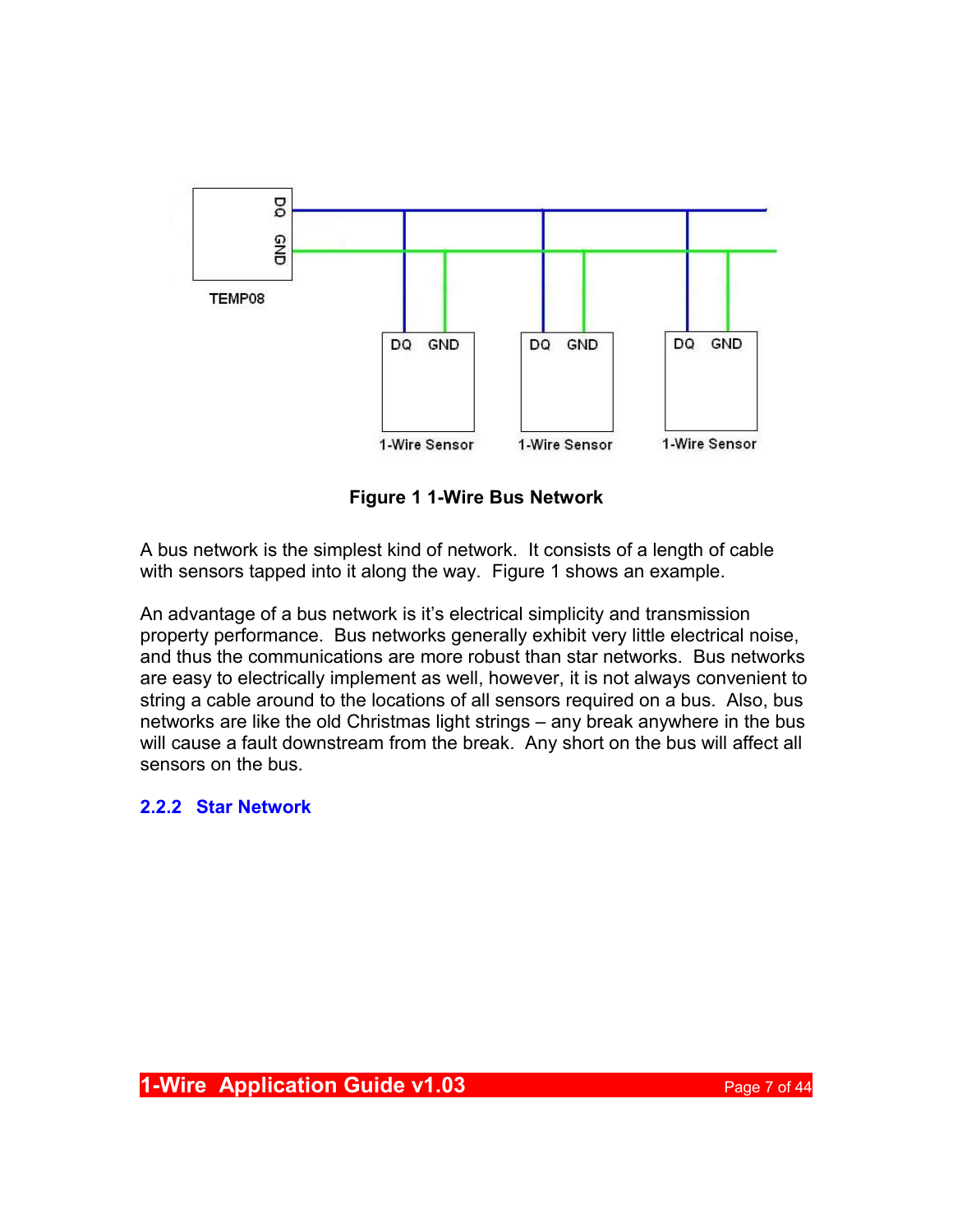

**Figure 2 1-Wire Star Network**

A star network is somewhat more complex than a bus network. A typical star network is shown in Figure 2.

An advantage of a star network is that it can be easier to physically wire. Many sensor locations can be reached, and added, by stringing a cable from the main point to the sensor. Also, a break of one sensor's wiring will not affect other sensors.

The biggest disadvantage of a star network, however, is the electrical noise that can be introduced if not properly connected. Electrical noise will result from 1- Wire communication pulses traveling down different branches of the star, which generally have different lengths, and returning at different times. This is called reflection. Fortunately, adding a series resistor to all the branches of the network can minimize the reflections. These resistors reduce the reflections, and hence the electrical noise, and therefore make communications somewhat more robust.

#### **1-Wire Application Guide v1.03 Page 8 of 44**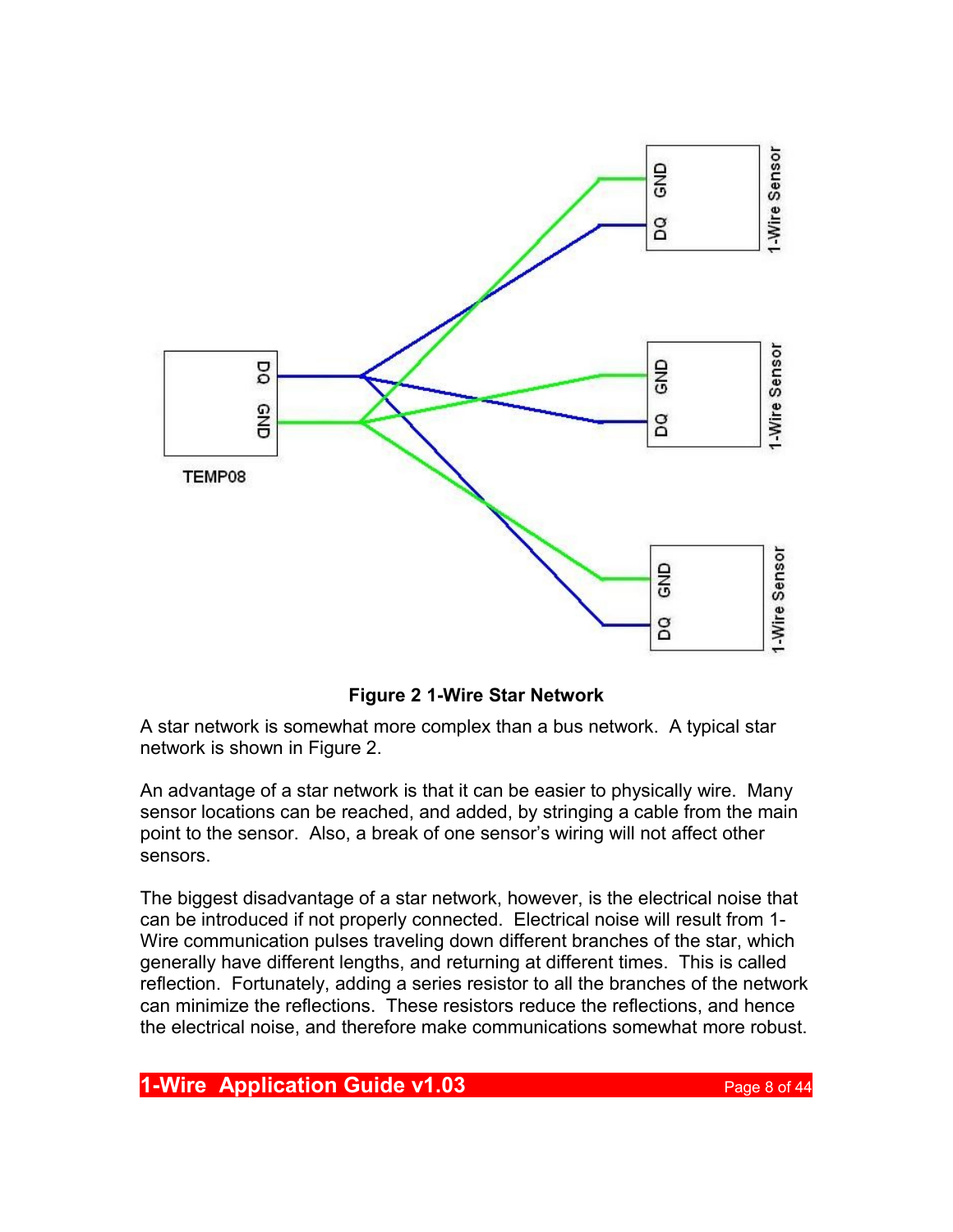

Figure 3 shows where the resistors belong. Generally, a 100-ohm resistor is recommended for this.

**Figure 3 1-Wire Star Network with Resistors**

#### **2.2.3 Bus and Star Networks**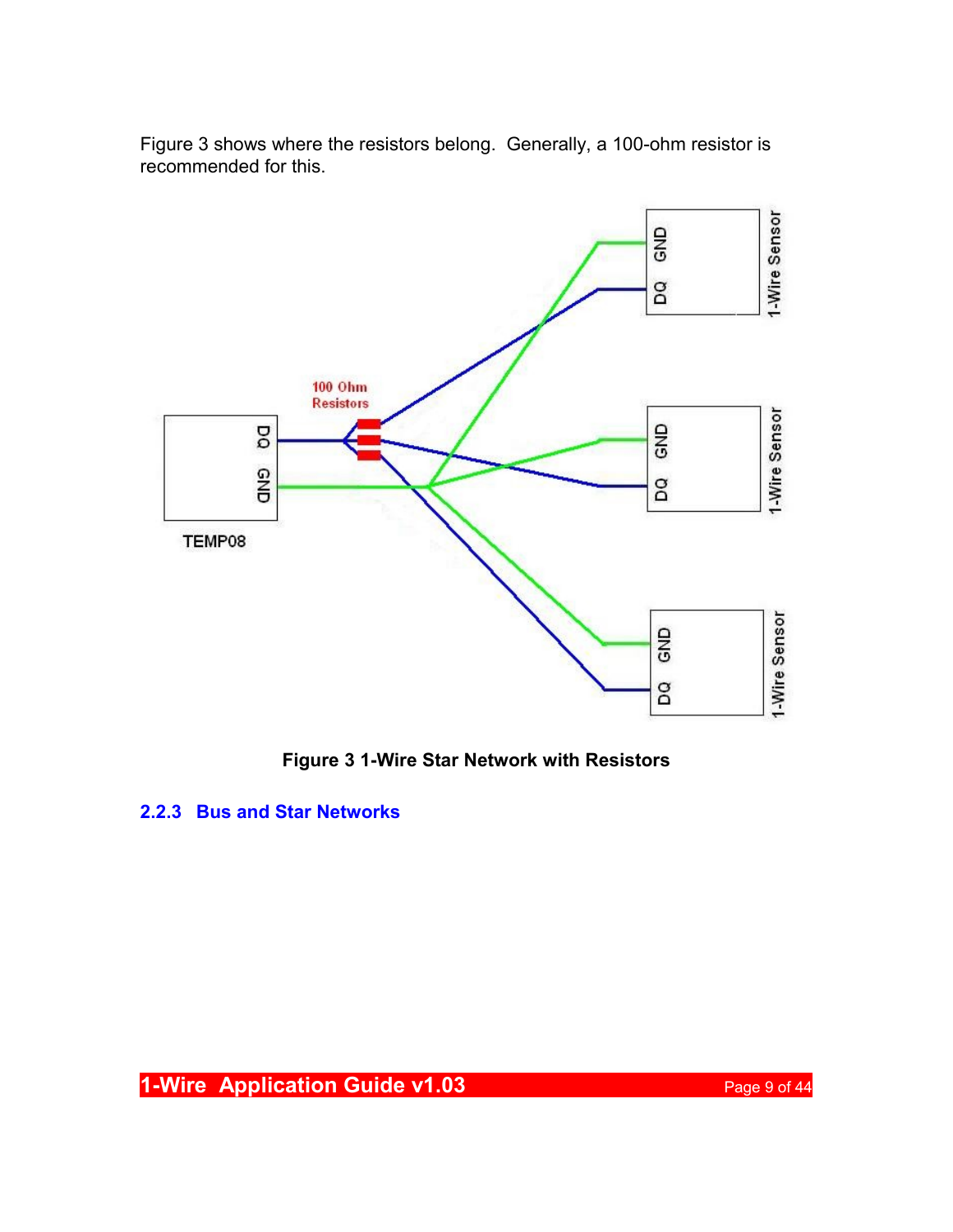

#### **Figure 4 1-Wire Bus and Star Network**

Of course, the two main types of network topologies can be combined to achieve required results. Figure 4 shows an example of a properly connected Bus and Star network. Note the locations of the 100-Ohm termination resistors, which are required to minimize noise in the network. Generally, the resistors should be placed at every branch of the network.

## **2.3 How to Wire Networks Properly**

## **2.3.1 Types of interconnect cabling**

There are several types of cables that can be used for 1-Wire networks. The one you choose will depend on your application.

## **2.3.1.1 Telephone (flat) cable**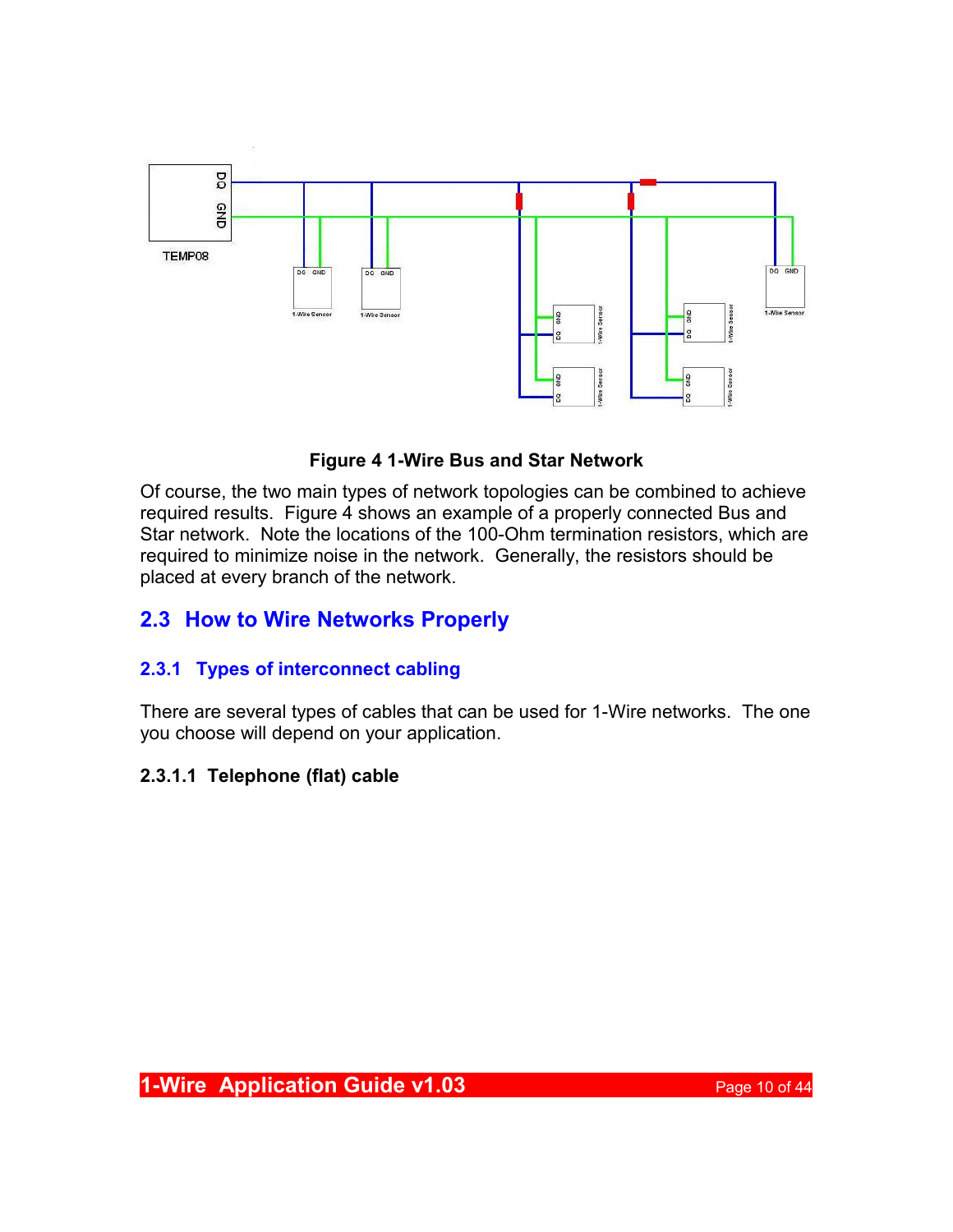

## **Figure 5 Telephone Cable**

This is the kind of cable that is used to plug your telephone into a phone jack. It normally has 4 wires, but some only have 2 and some have 6 wires. You do not usually need more than 2 wires for just temperature sensing, but some other types of sensors will definitely need 3 or more wires, so consider this before permanently wiring your network.

Telephone cable is not recommended for networks that span more than 50 feet or so.

The Red and Green wires of telephone cable are recommended for connection to DQ (red) and Ground (green) on the 1-Wire bus.

**Note**: if you are using pre-connectorized telephone cable, check that the wires connecting both connectors are "straight-through". Most pre-connectorized cables have the red and green wires (and the yellow and black wires) reversed between connectors.

**2.3.1.2 CAT-1 Cable**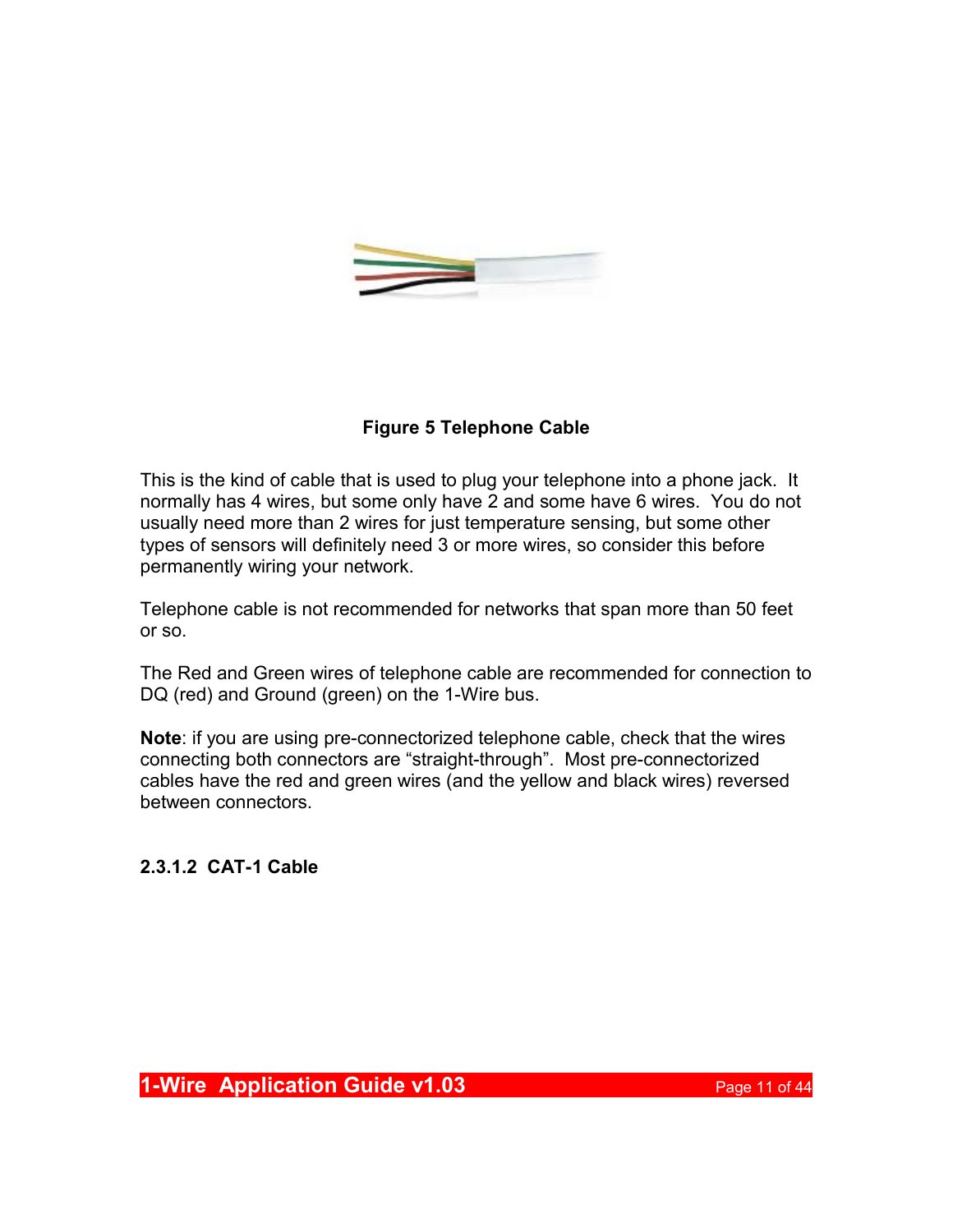

#### **Figure 6 CAT-1 Cable**

CAT-1 cable is 4 conductor twisted pair cable that is usually used to wire between phone jacks inside the walls of a house. It can be used for most 1-Wire networks and usually exhibits decent noise performance for networks less than around 100 feet. Use the Red/Green wires for DQ and Ground. Use the Yellow and Black wires for remote power if needed.

**2.3.1.3 CAT-5 Cable**





CAT-5 cable is the preferred wiring method for any large 1-Wire network. CAT-5 cable has 4 twisted pairs of wires and is the type of cable used for Ethernet wiring. CAT-5 can be used for networks that are up to the maximum recommended reach for 1-Wire: 300 feet or about 100 meters.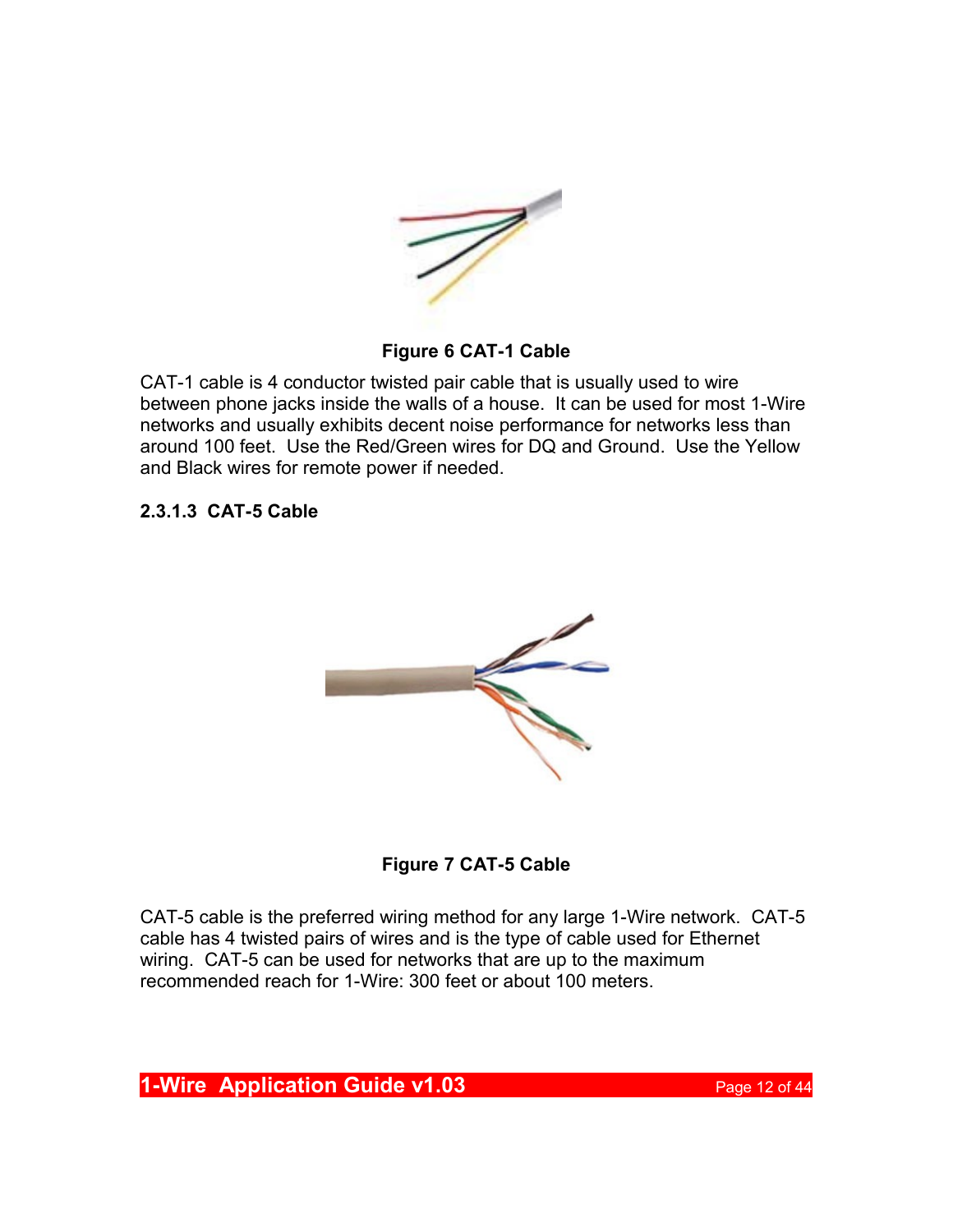Use the Blue-White wire for DQ, and the White-Blue wire for Ground. Powering can be done over any of the other pairs. Pick a pair and then stick to it for all your wiring to avoid mistakes in wiring later.

#### **2.3.2 Connectors or Not?**

Most 1-Wire sensors sold by all the vendors today come equipped with modular connectors, either RJ-11, RJ-12 or RJ-45. Most sensors also come equipped with some kind of screw-in connector as well, for terminating wires. The choice of using a connectorized scheme for your network is yours and will be based on several factors.

If you plan to relocate sensors a lot, then connectors are the way to go. If not, then connectors may not make much sense. Using connectors implies that all wiring is terminated with mating connectors. This may work for simple networks, but may be too much trouble for larger, more complex networks.

If you do choose to use connectors, keep in mind that, while there is now a standard for connector pin-outs, all vendors use slightly different variations for pin-outs, simply due to the lack of standard when the sensors were first developed, so **be very careful when mixing different vendor's sensors** on a network.

Here is a cross-reference table for some popular connector schemes.

| <b>Device</b>                                                      | Pin 1 | Pin <sub>2</sub> | Pin <sub>3</sub> | Pin 4            | Pin <sub>5</sub> | Pin 6            | Pin <sub>7</sub> | Pin <sub>8</sub> | <b>RJ-45</b> |
|--------------------------------------------------------------------|-------|------------------|------------------|------------------|------------------|------------------|------------------|------------------|--------------|
|                                                                    |       | Pin 1            | Pin <sub>2</sub> | Pin <sub>3</sub> | Pin 4            | Pin <sub>5</sub> | Pin <sub>6</sub> |                  | <b>RJ-12</b> |
|                                                                    |       |                  | Pin 1            | Pin <sub>2</sub> | Pin <sub>3</sub> | Pin <sub>4</sub> |                  |                  | <b>RJ-11</b> |
| Original Dallas<br>Weather Station                                 |       |                  | N/C              | DQ               | <b>GND</b>       | N/C              |                  |                  | <b>RJ-11</b> |
| IAAG RJ-11<br> Sensors/Interfaces                                  |       |                  | <b>GND</b>       | <b>DQ</b>        | <b>GND</b>       | +5VDC            |                  |                  | <b>RJ-11</b> |
| lDallas/Maxim RJ-<br>12 wiring standard<br>(published Oct<br>2001) |       | +5VDC            | <b>GND</b>       | <b>DQ</b>        | <b>GND</b>       | N/C              | DC<br>Supply     |                  | <b>RJ-12</b> |
| Midon Design<br>IMD2104<br>TEMP08/LOG08-<br>III/1WSwitch           |       | DC<br>Supply     | +5VDC            | <b>DQ</b>        | <b>GND</b>       | N/C              | N/C              |                  | <b>RJ-12</b> |
| Midon Design<br>lSensors                                           |       | DC<br>Supply     | +5VDC            | <b>DQ</b>        | <b>GND</b>       | N/C              | N/C              |                  | <b>RJ-12</b> |
| <b>JAAG RJ-12</b>                                                  |       | +5VDC            | <b>GND</b>       | DQ               | <b>GND</b>       | N/C              | N/C              |                  | <b>RJ-12</b> |

#### **Table 1 RJ-xx Connector Pin-outs**

**1-Wire Application Guide v1.03 Page 13 of 44**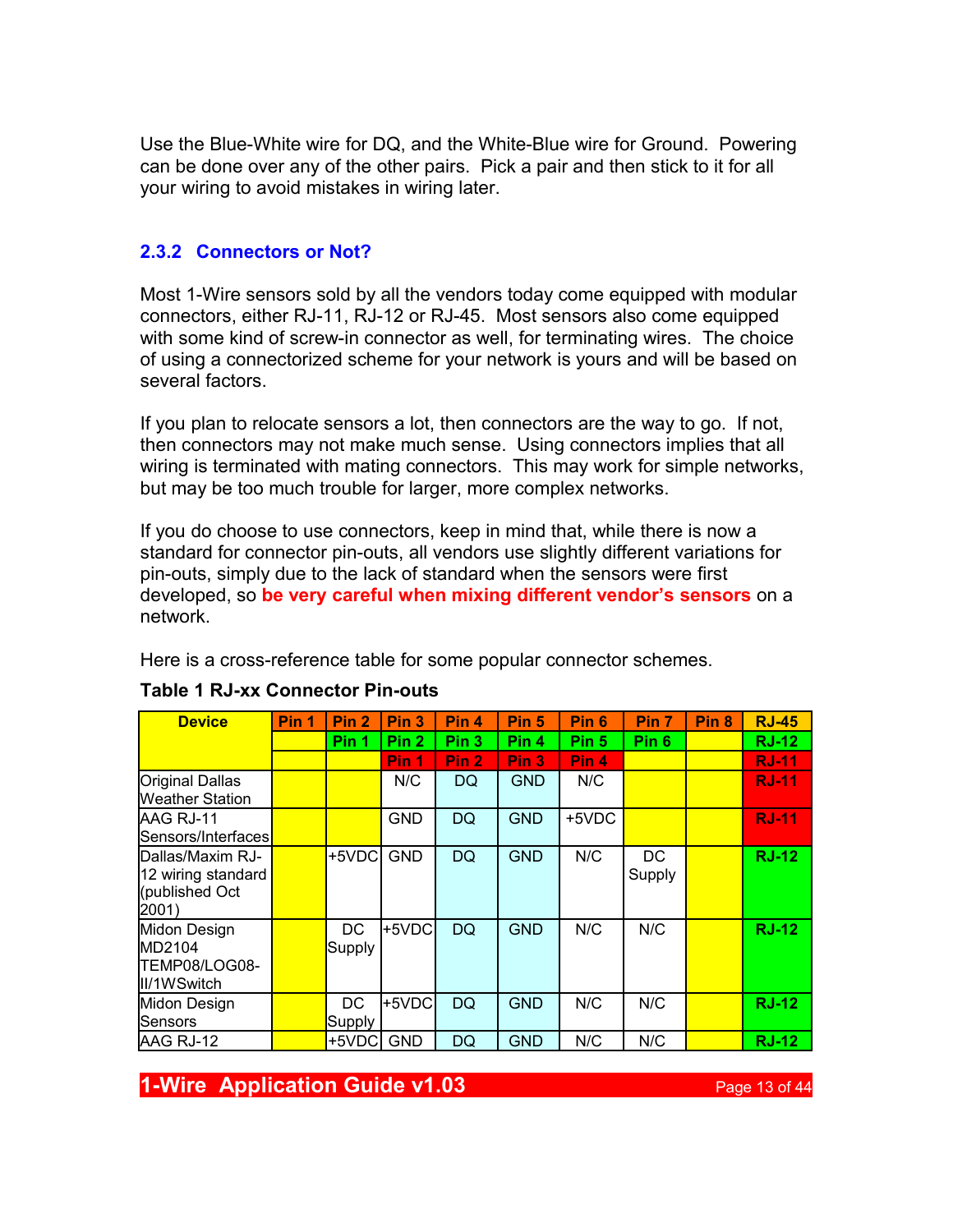| Sensors                                          |            |            |              |                       |            |                  |              |            |              |
|--------------------------------------------------|------------|------------|--------------|-----------------------|------------|------------------|--------------|------------|--------------|
| Texas Weather<br>llnstruments<br><b>Isensors</b> |            | N/C        | <b>GND</b>   | DQ                    | <b>GND</b> | N/C              | DC<br>Supply |            | <b>RJ-12</b> |
| Simon Atkins' Hub  +5VDC +5VDC                   |            |            | DC<br>Supply | DQ                    | <b>GND</b> | DC<br>Supply     | <b>GND</b>   | <b>GND</b> | <b>RJ-45</b> |
| AAG RJ-45<br>lSensors                            | DQ         | <b>GND</b> |              | +5VDC + 12VDC + 12VDC |            | $+5VDC$          | <b>GND</b>   | <b>GND</b> | <b>RJ-45</b> |
| Hobby-Boards<br>lSensors                         | <b>GND</b> | +5VDC      | <b>GND</b>   | DQ                    | <b>GND</b> | N/C              | $+12VDC$     | <b>GND</b> | <b>RJ-45</b> |
| 1Wire.org draft<br>standard for RJ45             | <b>GND</b> | +5VDC      | <b>GND</b>   | DQ                    | <b>GND</b> | Analog<br>Signal | +12VDC       | <b>GND</b> | <b>RJ-45</b> |

RJ-11 refers to the common 4-pin telephone plug.

RJ-12 is the less common equivalent plug that has 6 pins equipped.

RJ-45 is the common 8-pin Ethernet plug.

Pin numbers in the table above presume that Pin 1 of the female connector is on the left when facing it and the spring latch is on the bottom as in Figure 8.



**Figure 8 RJ-12 and RJ-45 Connectors**

## **2.4 Trouble-Shooting Network Problems**

There are many components to a 1-Wire network, including the PC, the PC Serial Port, PC software, the 1-Wire interface, the sensors, and the wiring. As a result, trouble-shooting needs to be done in a methodical way, starting at basics and then building up to the point where trouble begins.

In a TEMP08 system, start by making sure that TEMP08 is alive and well. If the green light is flashing, and goes red from time to time, then TEMP08 is functioning. Disconnect all your sensors from TEMP08 now.

Connect TEMP08 now to a PC running a terminal emulation program, such as HyperTerminal, which comes with every Windows PC. Make sure that you can

**1-Wire Application Guide v1.03 Page 14 of 44**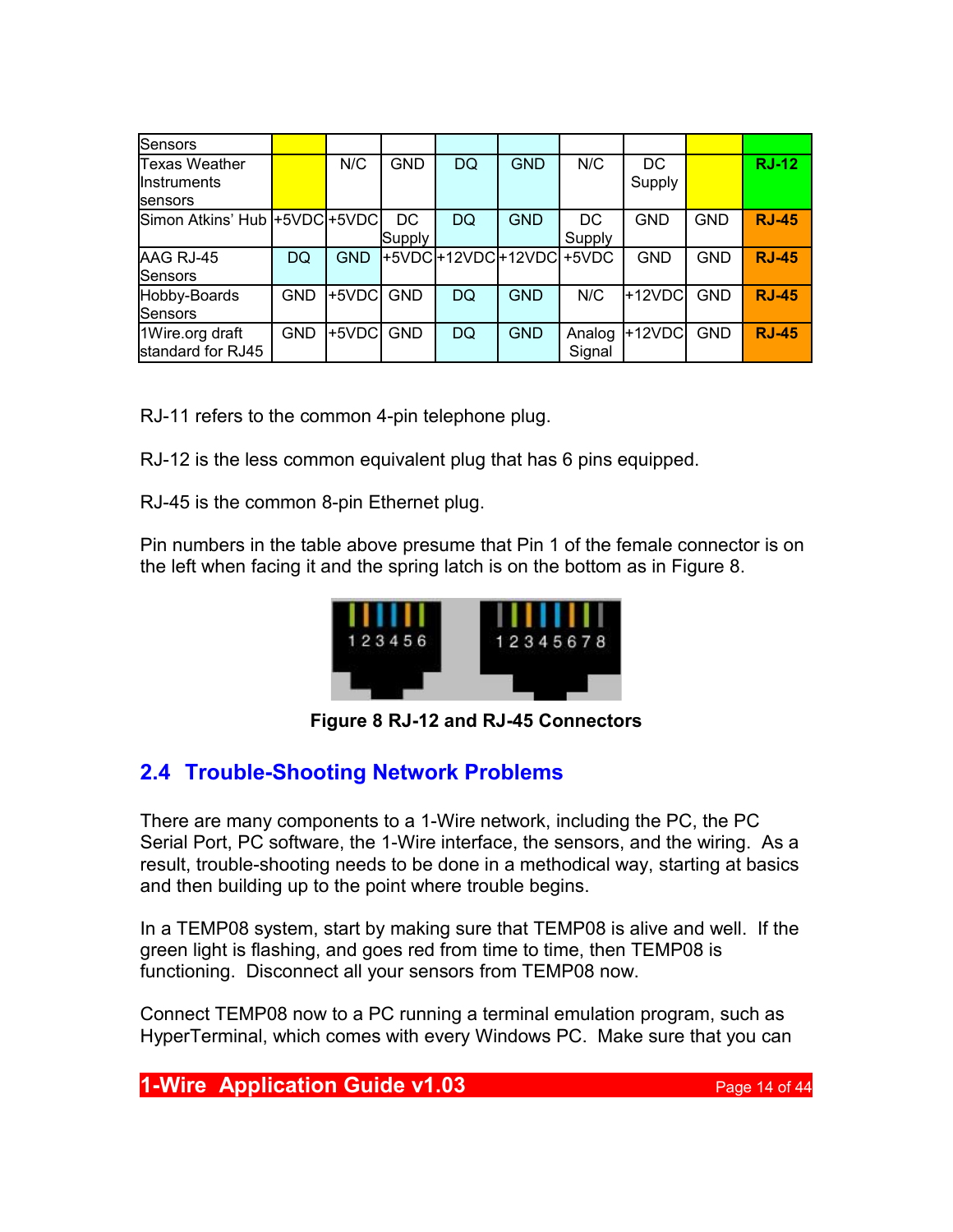communicate to TEMP08 by trying a few commands and then verifying that the responses come back. If this isn't working, check the settings on your serial port and the connections between the serial port and TEMP08. See the [Trouble](#page-38-0)[shooting PC Problems](#page-38-0) section later in this manual for other considerations.

Issue a TMP command now and make sure that the on-board 1-Wire sensor is reporting back correctly. If it is, proceed to the next steps. If it is not, then something may have damaged the 1-Wire interface to TEMP08 and it may have become defective. Return to Midon Design for repair, if necessary.

Now, connect one branch of your star network at a time to TEMP08. If you are using a simple bus network, go ahead and re-connect it. Any problems? If so, physically disconnect, one at a time, any sensors that indicate error readings. Have the problems gone away when any one sensor is disconnected? If so, disconnect all sensors again and then reconnect that one sensor directly to TEMP08 with a short piece of cable. Does the sensor still give a problem? If so, you have a defective sensor. If not, there is a wiring problem to the original location of that sensor: fix it before proceeding. Don't forget to check for power wiring problems!

TEMP08 will report a short on the 1-Wire bus by issuing a "OW Bus Error" message. If you see that at any time in this process, then consider the possibility that a sensor is installed "backwards"; in other words, DQ and Ground are reversed for that sensor. Also, consider the possibility that a short does exist in your wiring, OR, although highly unlikely, a sensor has become completely defective and is shorting out the bus.

Follow the above steps for all branches of your network.

If the steps above did not resolve the problem, and you are running a star network, the problem might be a result of reflections. If you do not have 100- Ohm resistors in the branch feeds, now would be a good time to insert them and re-test your set-up.

Assuming that everything is now working, close HyperTerminal and restart your PC software. If no problems, wonderful! If you are still having problems, report them to the author of your PC software.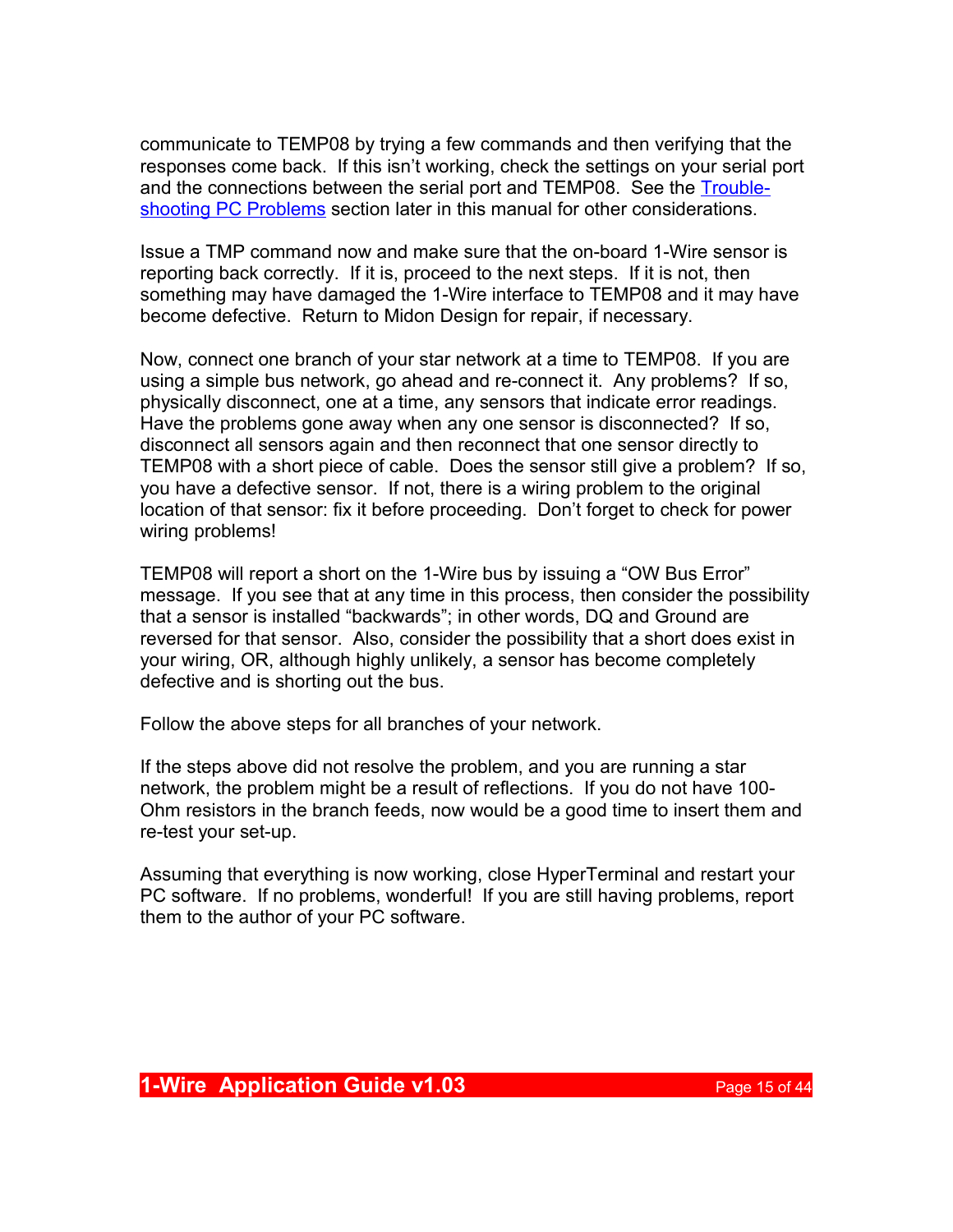## **3 Weather Monitoring**

## **3.1 Types of Weather Sensors**

1-Wire weather sensors are available from a variety of vendors, including, of course, Midon Design. All the standard weather parameters can be monitored with the sensors.

The following sections will describe the available sensors, and the theory of operation of the sensors.

It should be noted that most, of these sensors might be mounted outdoors, so be careful with how you mount them and most importantly about the wiring. An ever-present danger about wiring outdoors is exposure to the elements and increased exposure to potential lightning strikes. As a general rule you should disconnect all the sensors whenever lightning is nearby. If you are mounting your sensors outdoors, also be very aware of any nearby power wires and avoid them.

## **3.2 Temperature Sensors**

There are different types of temperature sensors available for 1-Wire applications. These include:

#### **3.2.1 DS18S20**

This is the ubiquitous sensor and available in many mounting options, ranging from the bare device to sealed enclosures with connectors.

The DS18S20 offers 9-bit resolution, or  $a \pm 0.5^{\circ}$ C precision. Temperatures can be measured from  $-55^{\circ}$ C to +125 $^{\circ}$ C (-67 $^{\circ}$ F to +257 $^{\circ}$ F). Accuracy is  $\pm$  0.5 $^{\circ}$ C ( $\pm$  $0.9^{\circ}$ F) from  $-10^{\circ}$ C to  $+85^{\circ}$ C.

#### **3.2.2 DS18S20-PAR**

The DS18S20-PAR is identical in performance to the DS18S20, except that it will only operate in parasitic powering mode. The  $V_{dd}$  pin is not connected on this device and is internally connected to the GND pin. This device is not normally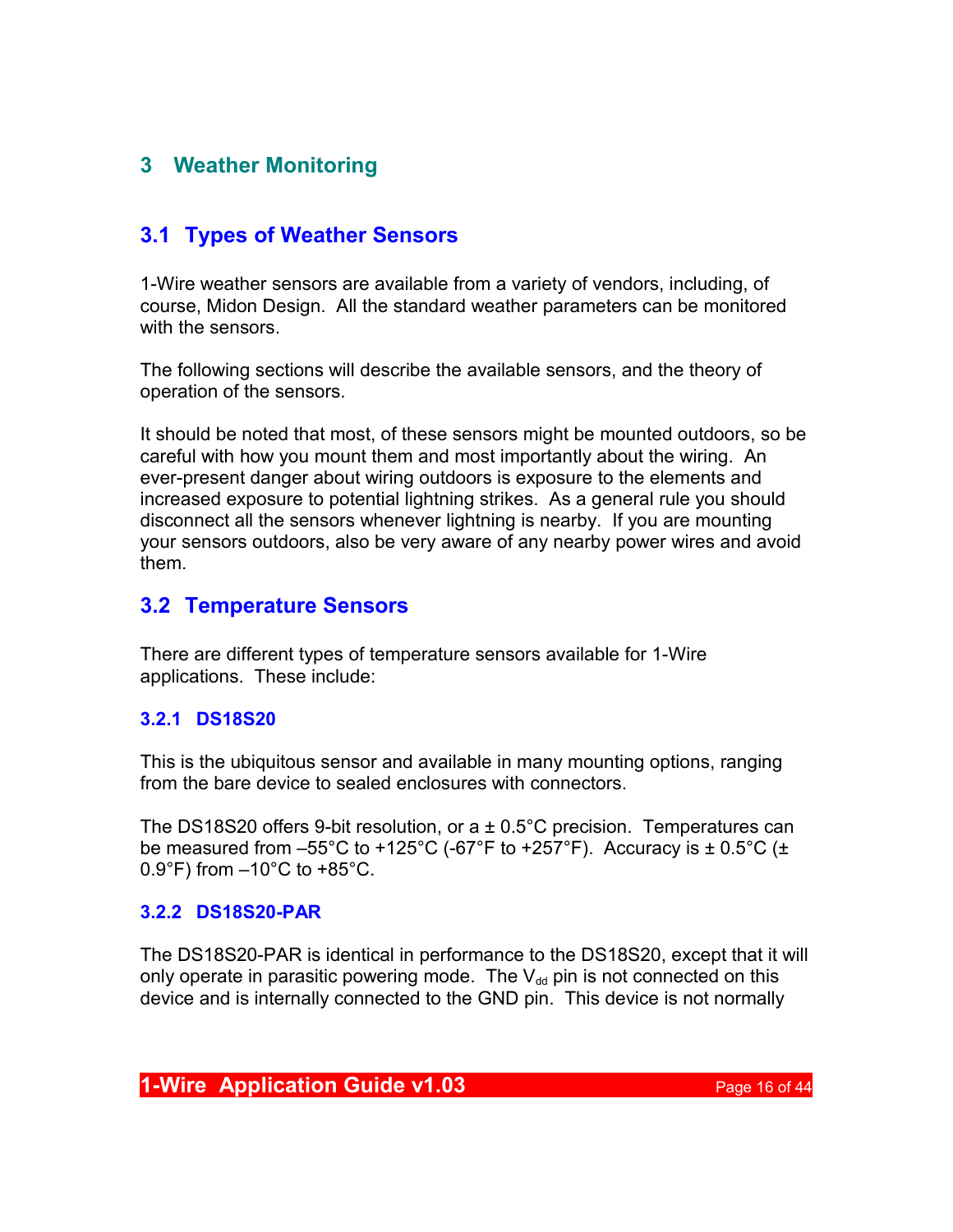seen in enclosures or connectorized modules and is best suited for on-board temperature sensing.

## **3.2.3 DS18B20**

The DS18B20 offers 9, 10, 11 or 12 bit resolution, or  $\pm$  0.5°C,  $\pm$  0.25°C,  $\pm$ 0.125°C or ± 0.0625°C precision respectively. Temperatures can be measured from  $-55^{\circ}$ C to +125°C (-67°F to +257°F). Accuracy is  $\pm$  0.5°C ( $\pm$  0.9°F) from  $-$ 10°C to +85°C. TEMP08 uses this device in 12-bit resolution mode.

Note: Waterproof DS18B20 sensors are available from RFXCOM Products at [http://www.rfxcom.com/sensors.htm#Additional.](http://www.rfxcom.com/sensors.htm#Additional) These sensors can be used for pool, hot tub, or aquarium temperature monitoring.

## **3.2.4 DS1822**

The DS1822 offers 9, 10, 11 or 12 bit resolution, or  $\pm$  0.5°C,  $\pm$  0.25°C,  $\pm$  0.125°C or  $\pm$  0.0625°C precision respectively. Temperatures can be measured from  $-$ 55°C to +125°C (-67°F to +257°F). Accuracy is  $\pm$  2.0°C ( $\pm$  3.6°F) from -10°C to +85°C. TEMP08 uses this device in 12-bit resolution mode.

#### **3.2.5 DS2438**

Even the DS2438 has temperature-sensing capability. It offers 13-bit resolution, or a  $\pm$  0.03125°C precision. Temperatures can be measured from  $-55^{\circ}$ C to +125°C (-67°F to +257°F). Accuracy is  $\pm 2.0$ °C ( $\pm 3.6$ °F) from  $-40$ °C to +85°C.

To use the DS2438 for temperature only, set the DS2438 type to "T" (temperature).

#### **3.2.6 Summary**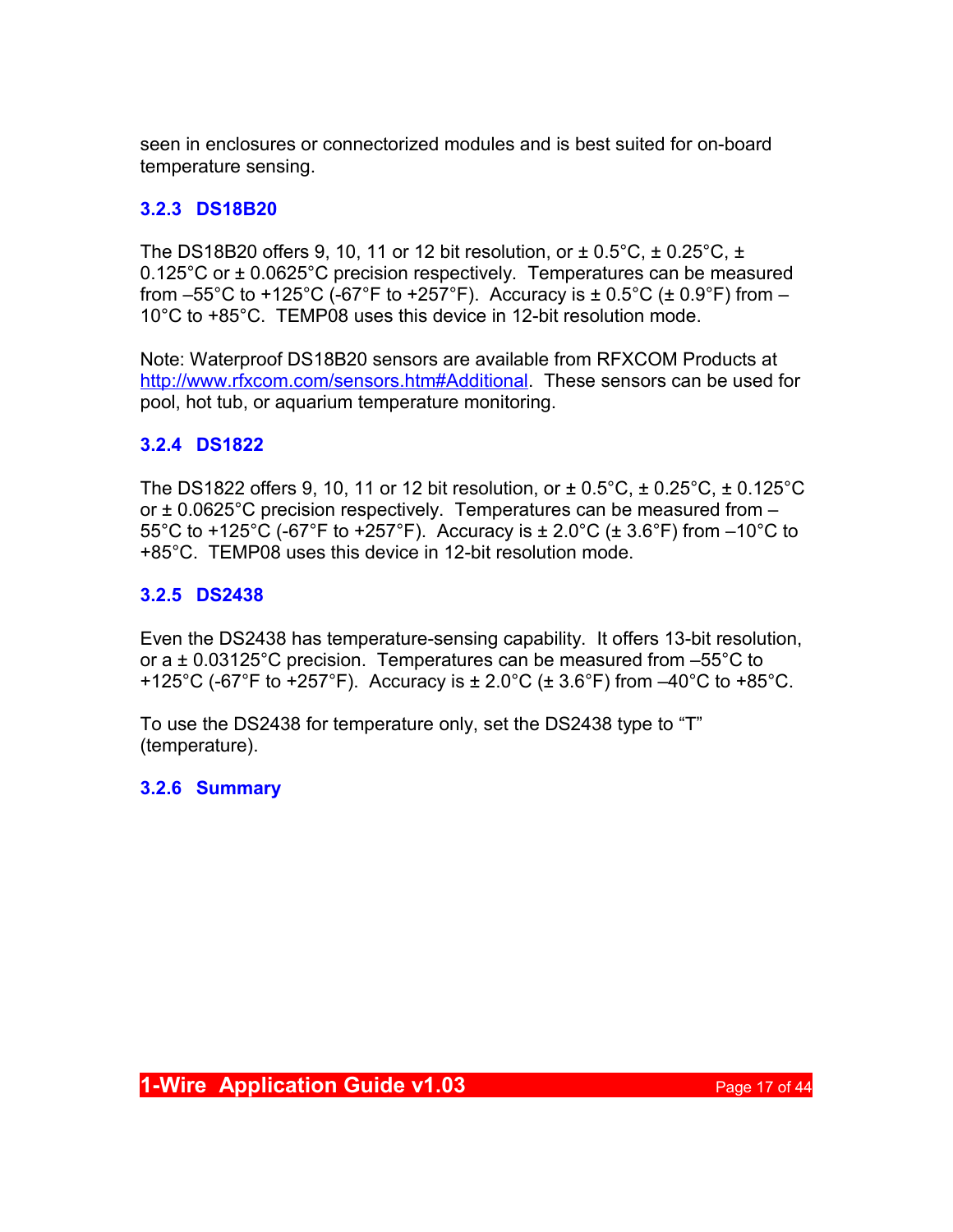

**Figure 9 Sensor Comparisons**

There are lots of choices for temperature sensors available and all have slightly different characteristics. Your choice might depend on accuracy or precision, or a combination of both (see Figure 9). Be careful not to confuse the two. Precision is the resolution of the measurement, but accuracy is the variance between the actual temperature and the returned result. Many users have confused this and have been puzzled why two devices placed side by side would produce a variance in temperature. Look at the worst case: two devices, each with a precision of  $\pm 0.5^{\circ}$ C and an accuracy of  $\pm 2.0^{\circ}$ C, could lead to a worse case difference of 5°C (9°F) between the two sensors.

## **3.3 Rain Gauge**

All rain gauges developed for the 1-Wire measurement scheme are based on the original Dan Awtrey design shown in Figure 10.



**Figure 10 Original 1-Wire Rain Gauge**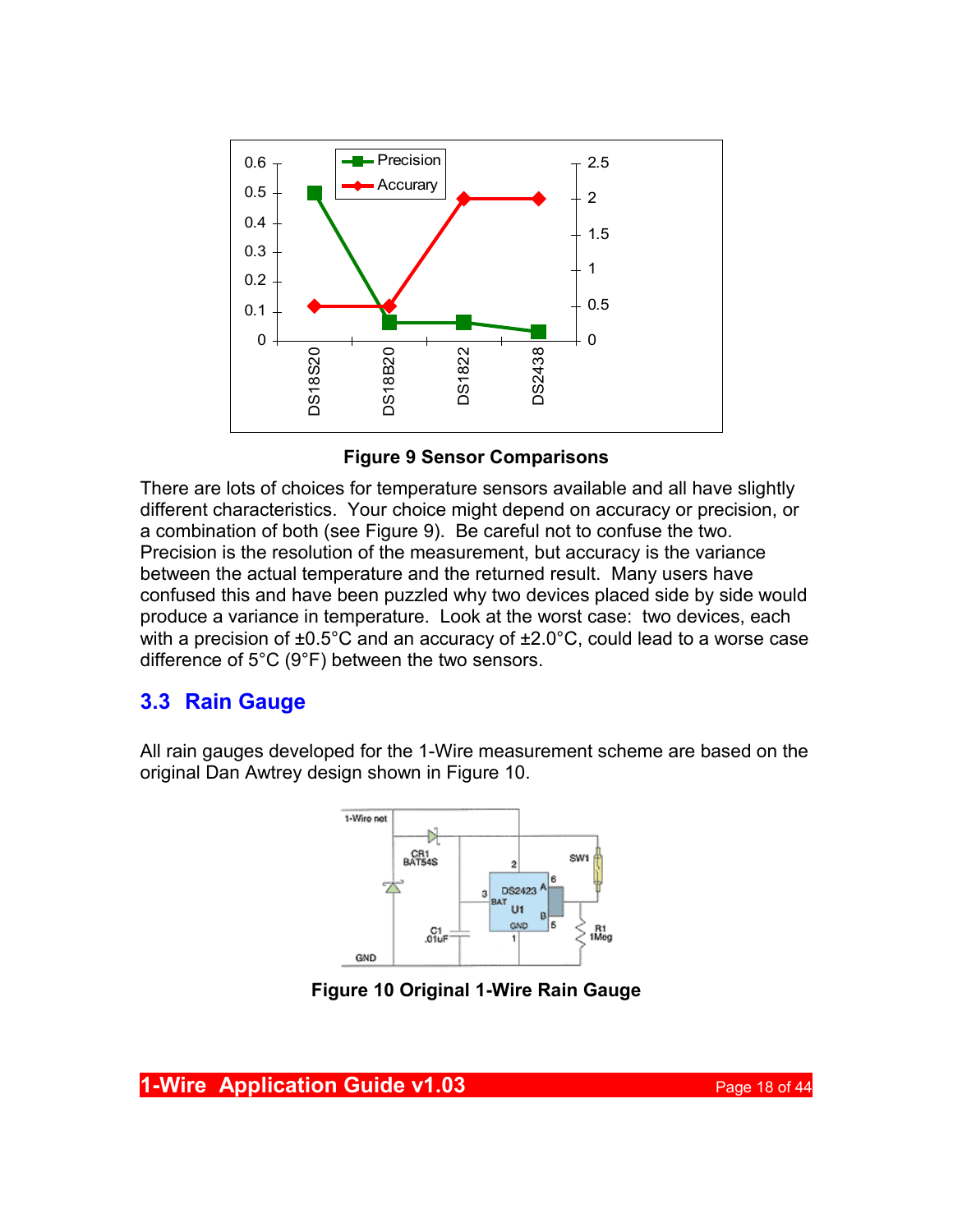The rain gauge counts rainfall via a tipping bucket, which is magnetically coupled to the reed switch SW1. The original design called for a tipping bucket design, which caused a tip to occur for every 0.01 inch of rainfall. The DS2423 inputs A and B are connected to an internal counter, which will then increment for every 0.01 inch of rain.

Rain gauges are still available from some vendors in this original configuration. Also, some vendors have developed a retrofit kit for non-1-Wire rain gauges to allow them to be read from a 1-Wire interface. There are many wireless or wired rain gauges that can be retrofitted in this manner.

When used with TEMP08, set the DS2423 type to "R" (rain).

## **3.4 Wind Speed**

Some Wind Speed sensors available are based on the same 1-Wire circuit as the rain gauge. The reed switch is coupled to an anemometer vane, which rotates with a speed proportional to the speed of the wind flowing through the cups. The original wind speed sensor from Dallas Semiconductor used only 1 reed switch, however, later versions, such as those formerly available from AAG, and previously from Hobby Boards, used 2 reed switches, which meant that the counters were incremented twice as often as the original design. TEMP08 is designed to work with the later versions only. If you are not sure which are supported, contact Midon Design.

When used with TEMP08, set the DS2423 type to "W" (wind). Only one wind speed counter is supported on TEMP08.

Hobby Boards now sells the Inspeed and ADS Anemometers. Wind speed is provided with DS2423 counters, however, in a different format than previous 1- Wire Anemometers. To use these sensors, set TEMP08 to "L" (Lightning) and calculate the wind speed via the formulae below.

| <b>Inspeed Anemometer:</b>                  | Wind Speed = $(2.5 \times$ Count) / Time              |
|---------------------------------------------|-------------------------------------------------------|
| ADS Anemometer:                             | Wind Speed = $(1.5 \times$ Count) / Time              |
| Where: Wind Speed = speed in miles per hour | Count = the current counter reading less the previous |

Count = the current counter reading less the previous counter

reading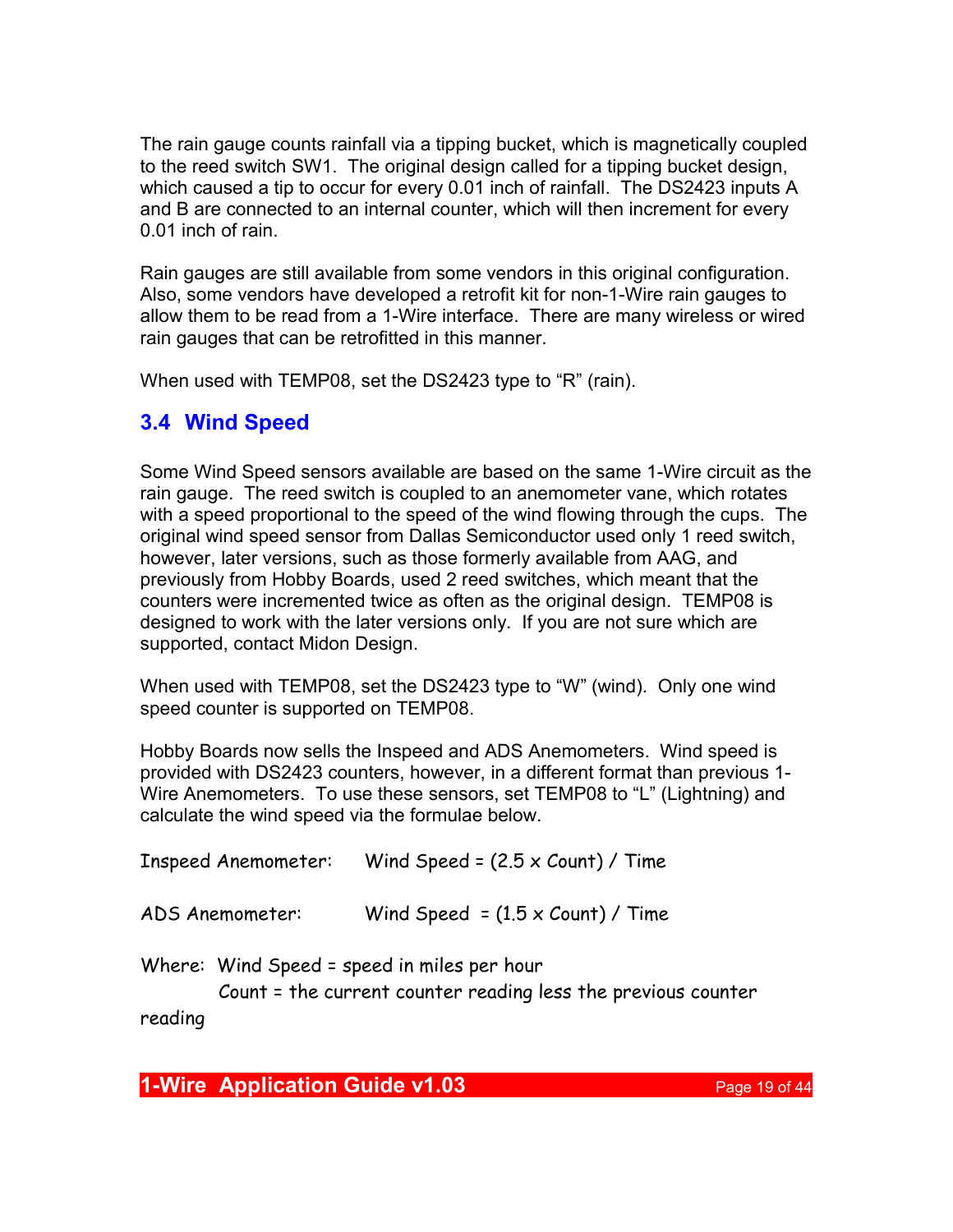Time = the time since the last reading

## **3.5 Wind Direction**

There are two main variations of the original 1-Wire wind direction sensors. The original design used reed switches connected via DS2401 1-Wire serial numbers to denote the position of the wind. The second, and last 1-Wire version supported by TEMP08, uses reed switches connected via voltage dividers to a DS2450 Quad ADC device, as per Figure 11.



**Figure 11 1-Wire Wind Direction**

Wind direction then becomes defined by the voltages reported from the DS2450 as per the table in Figure 12.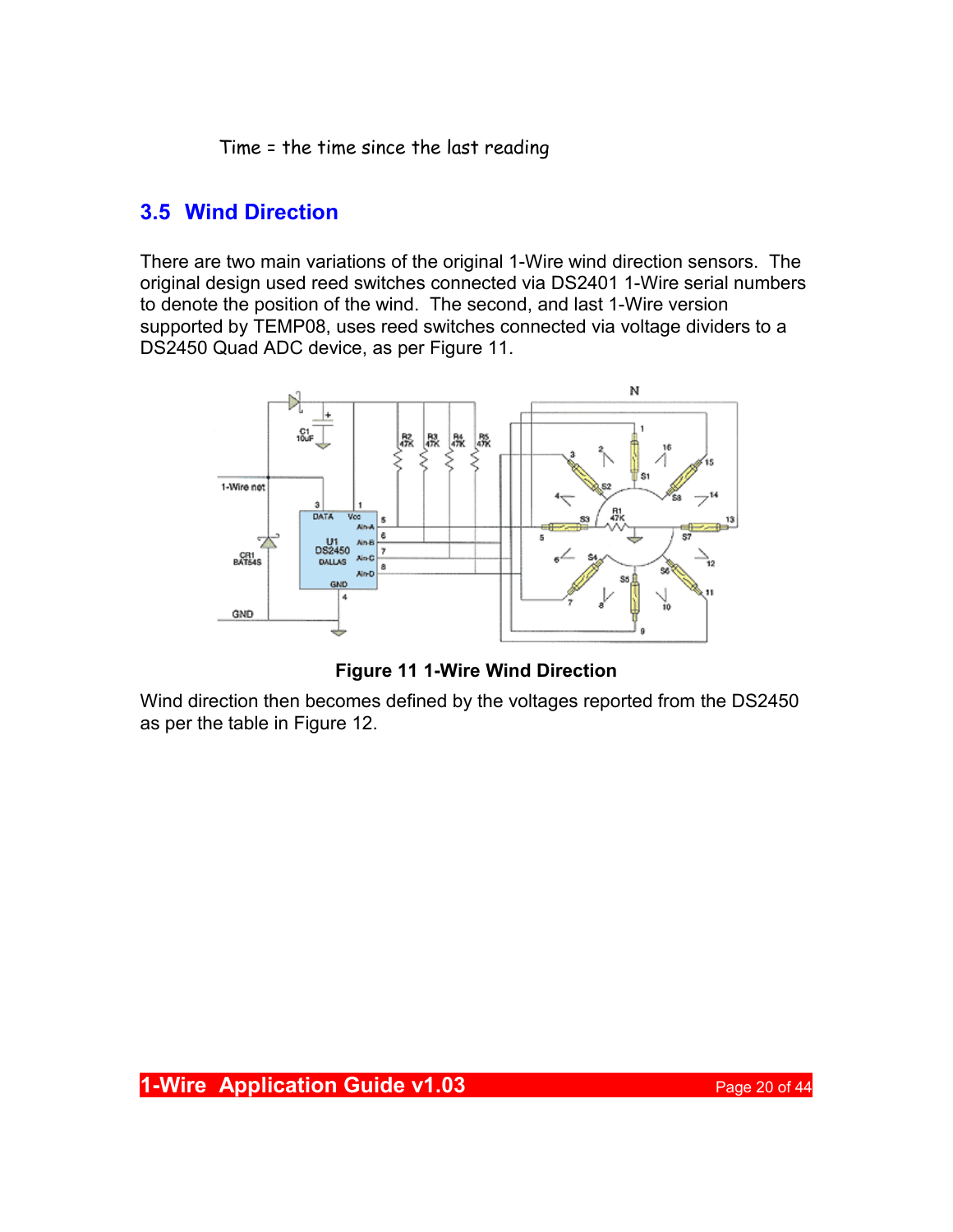|                | <b>Wind Vane Position vs. Voltage</b><br>(seen on the four DS 2450 inputs) |     |     |     |
|----------------|----------------------------------------------------------------------------|-----|-----|-----|
| POS.           | D                                                                          | с   | в   | A   |
| 1              | 5                                                                          | 2.5 | 5   | 5   |
| $\overline{2}$ | 5                                                                          | 3.3 | 3.3 | 5   |
| 3              | 5                                                                          | 5   | 2.5 | 5   |
| 4              | 5                                                                          | 5   | 3.3 | 3.3 |
| 5              | 5                                                                          | 5   | 5   | 2.5 |
| 6              | 0                                                                          | 5   | 5   | 2.5 |
| 7              | n                                                                          | 5   | 5   | 5   |
| 8              | O                                                                          | 0   | 5   | 5   |
| 9              | 5                                                                          | 0   | 5   | 5   |
| 10             | 5                                                                          | 0   | 0   | 5   |
| 11             | 5                                                                          | 5   | 0   | 5   |
| 12             | 5                                                                          | 5   | 0   | 0   |
| 13             | 5                                                                          | 5   | 5   | 0   |
| 14             | 2.5                                                                        | 5   | 5   | 0   |
| 15             | 2.5                                                                        | 5   | 5   | 5   |
| 16             | 3.3                                                                        | 3.3 | 5   | 5   |

#### **Figure 12 Wind Direction Voltages**

Of course, knowing which position is not enough. You need to know which position is North, East, West, etc. TEMP08 has the NOR command available to be able to set the North position. Once that has been done, the other positions are known and wind direction is now absolute. There are two conditions when West might become East, and vice versa; if you install the PCB upside down (easy to do!) and when you would rather know where the wind is blowing from rather than blowing to. TEMP08 offers the REV command to flip East and West, and all the other cardinal points, to do this.

There are now new wind direction sensors on the market that use DS2438's to determine direction. These are not directly compatible with TEMP08 wind conversions, however, can still be used if the DS2438 type is set to "V" (voltage). Translation of the voltage to wind direction will need to be done by the PC connected to TEMP08. Hobby Board sells both the Inspeed and ADS wind direction sensors based on DS2438's.

To calculate the wind direction for the Inspeed sensor use the following formula:

**1-Wire Application Guide v1.03 Page 21 of 44**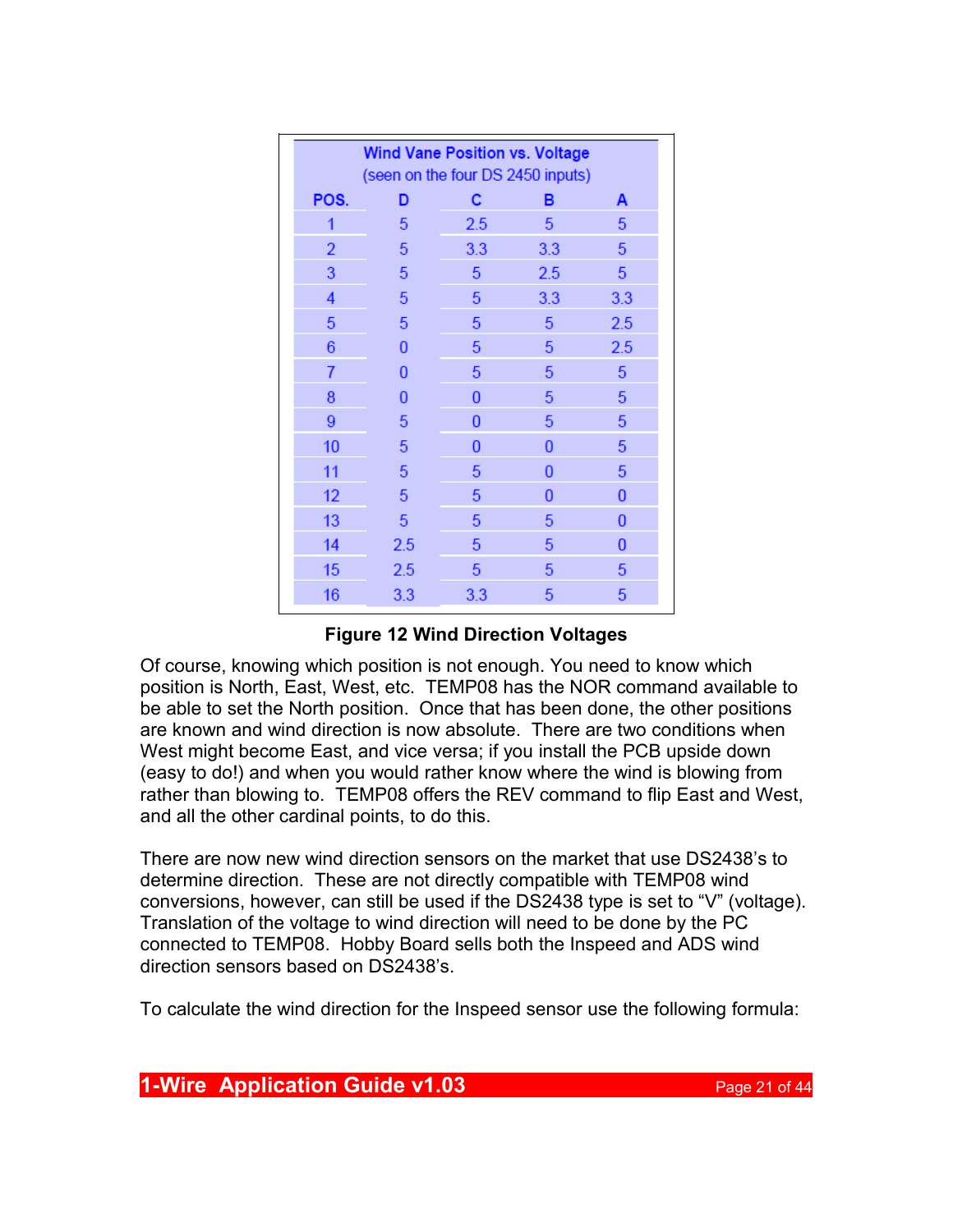$$
D = \frac{400 \times (V_{AD} - 0.05 \times V_{DD})}{V_{DD}}
$$

**Where:**

**D=wind direction in degrees VAD=wind vane output voltage V**<sub>DD</sub>=supply voltage

To calculate the wind direction for the ADS sensor use the following Table(s):

| Direction | Voltage   |
|-----------|-----------|
| N         | 2.66-2.72 |
| NNE       | 6.49-6.55 |
| NΕ        | 5.96-6.02 |
| FNF       | 9.35-9.41 |
| F         | 9.27-9.33 |
| ESE       | 9.50-9.56 |
| SЕ        | 8.48-8.54 |
| SSE       | 8.98-9.04 |
| S         | 7.57-7.63 |
| SSW       | 7.95-8.01 |
| SW        | 4.28-4.34 |
| wsw       | 4.59-4.65 |
| W         | 0.89-0.95 |
| WNW       | 2.20-2.26 |
| NW        | 1.54-1.60 |
| NNW       | 3.54-3.60 |

#### **Table 2 ADS Wind Direction Conversion**

## **Table 3 ADS Wind Direction Conversion (Sorted by Voltage)**

| <b>Direction</b> | Voltage       |
|------------------|---------------|
| w                | 0.89-0.95     |
| NW               | 1.54-1.60     |
| <b>WNW</b>       | $2.20 - 2.26$ |
| N                | 2.66-2.72     |
| NNW              | 3.54-3.60     |
| SW               | 4.28-4.34     |
| WSW              | 4.59-4.65     |
| ΝF               | 5.96-6.02     |
| NNF              | 6.49-6.55     |
| S                | 7.57-7.63     |
| SSW              | 7.95-8.01     |
| SF               | 8.48-8.54     |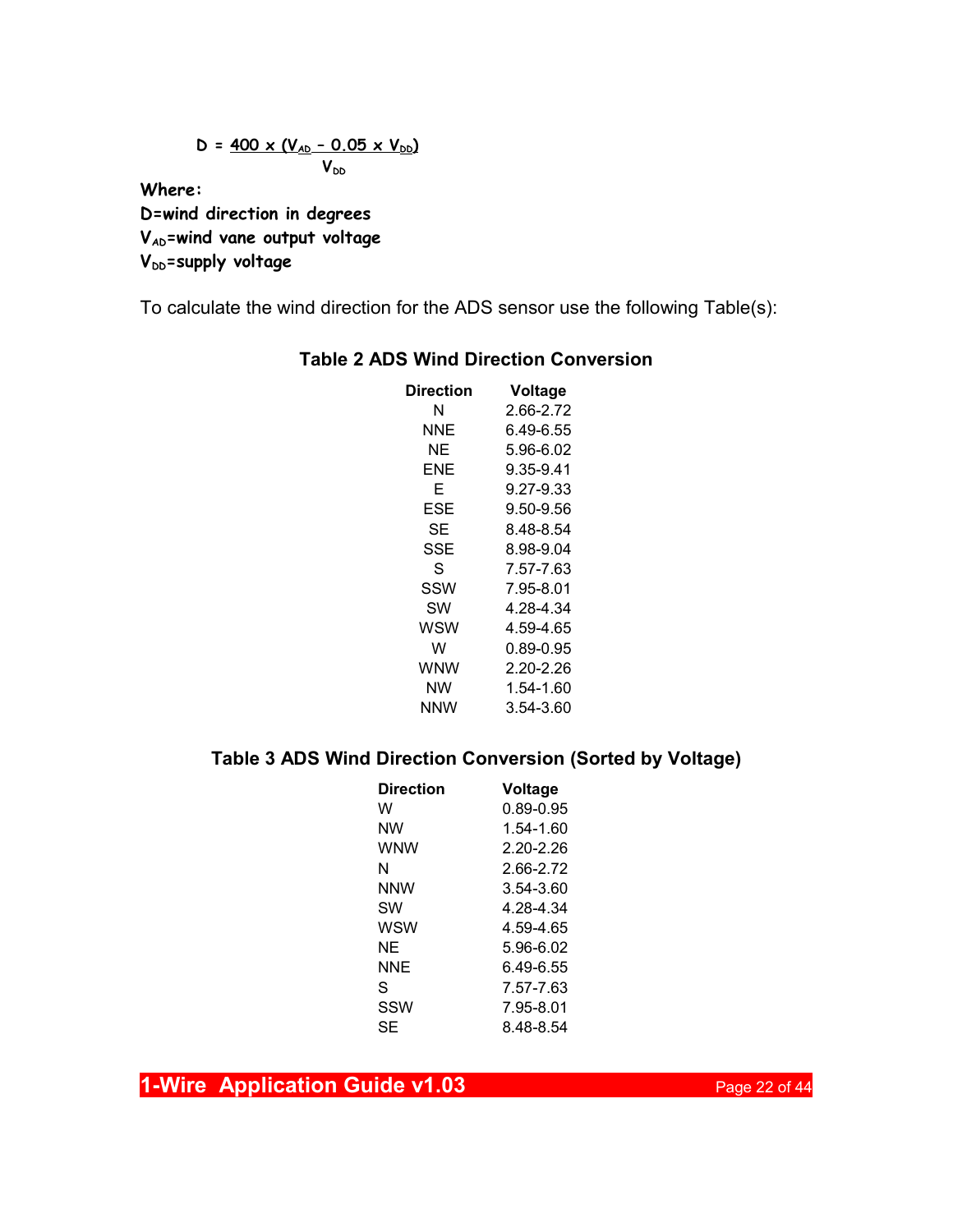| SSE  | 8.98-9.04 |
|------|-----------|
| E    | 9.27-9.33 |
| FNF  | 9.35-9.41 |
| ESE. | 9.50-9.56 |

#### **3.6 Humidity Sensor**



**Figure 13 1-Wire Humidity Sensor**

All 1-Wire humidity sensors are based on the original design shown in Figure 13. Variations over time have occurred since Honeywell has discontinued the original HIH3610 humidity sensor and replaced it with the HIH4000 and later with the HIH402x variations.

The humidity sensor produces a voltage proportional to the Relative Humidity, which is then read by the DS2438 ADC and converted to digital format.

Care needs to be taken with placing these sensors outdoors since the Honeywell HIH3610 and HIH4000 sensors will fail over time if exposed to condensing humidity environments. Honeywell produced the HIH4021 sensor, which is sealed, to avoid these failures.

Indoor placement is also critical – don't install non-HIH4021 sensors in a wet environment, for example a bathroom shower, since the humidity sensor will eventually fail.

Most of the sensor connectors will eventually corrode if exposed to high humidity or corrosive environments, which will lead to false or missing readings.

When used with a TEMP08, set the DS2438 type to "H" (humidity).

## **3.7 Barometric Sensor**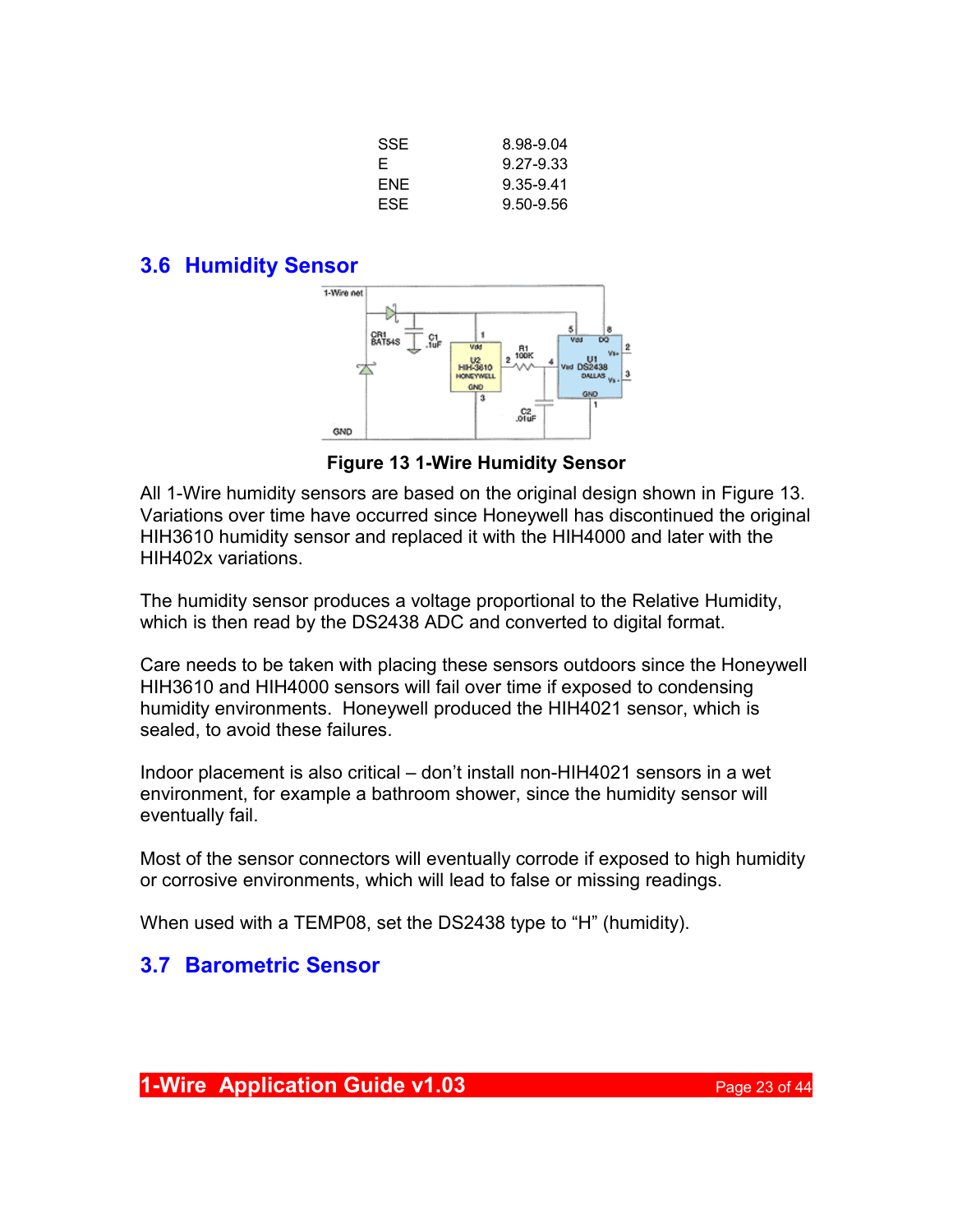An important weather parameter is air pressure. The absolute reading is not nearly as significant as the change in the reading, since rising or falling air pressure will indicate a change in weather.



**Figure 14 1-Wire Barometric Sensor**

Figure 14 shows the original concept design of a barometric sensor. This design was not overly practical since the working range of the Motorola pressure sensor used was very narrow, so David Bray and Jim Jennings modified the design to be the one shown in Figure 15.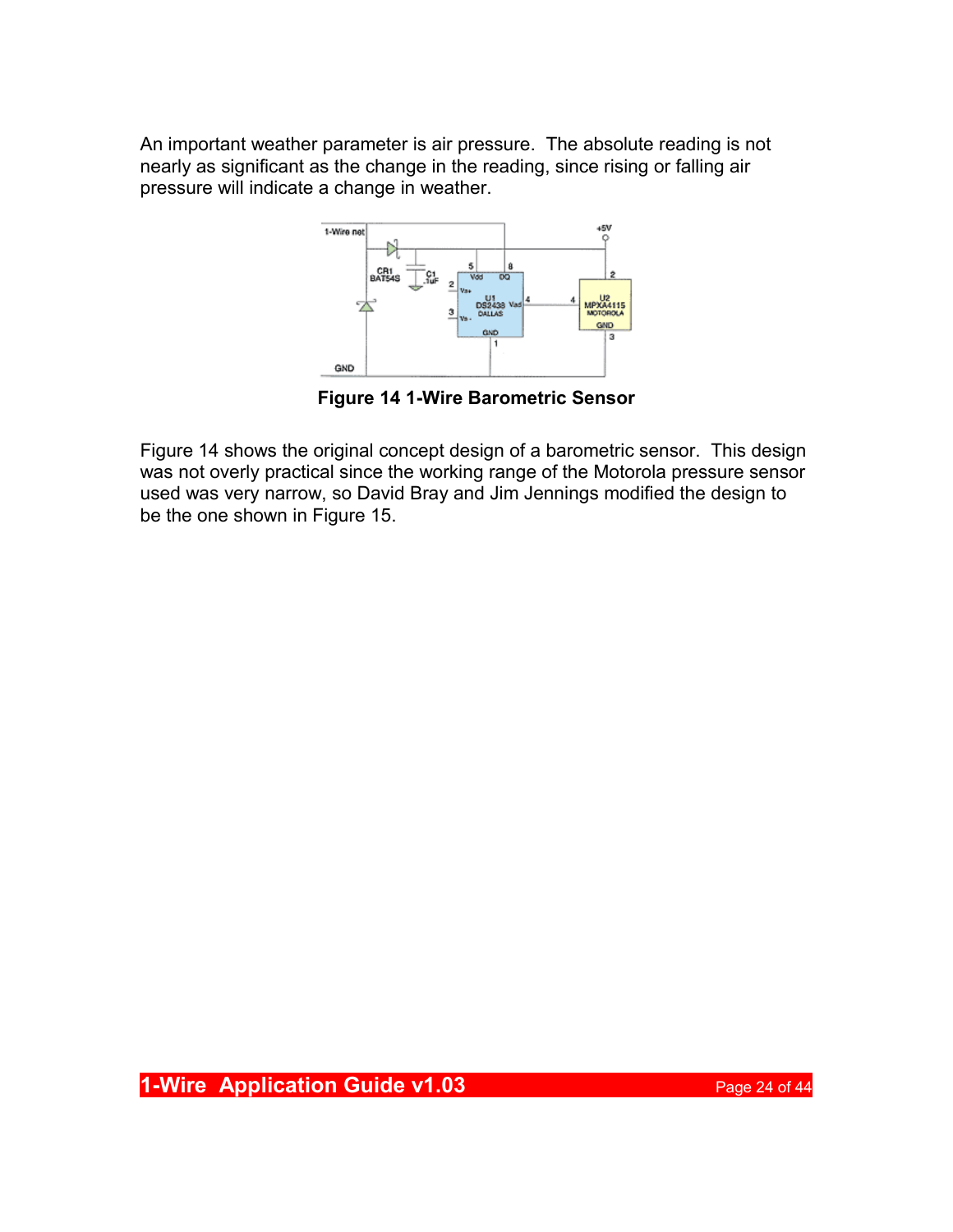



#### **Figure 15 Bray-Jennings Barometer**

This design was modified slightly over time, and the currently available production unit is shown in Figure 16. The operating principle remained the same over all versions of the design.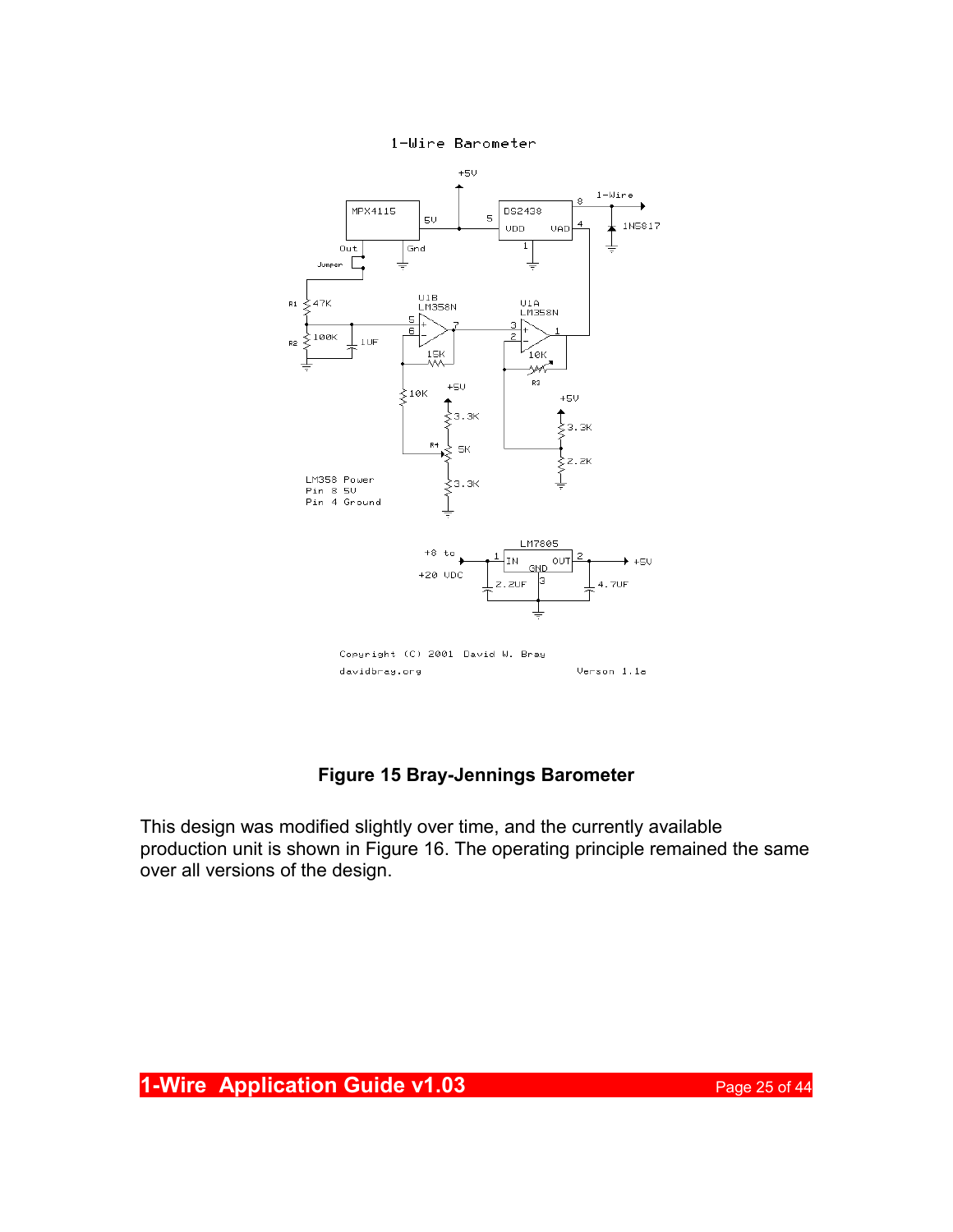

**Figure 16 Tim Bitson 1-Wire Barometer**

The Motorola MPX4115 device outputs a voltage proportional to the air pressure. This voltage is scaled up by the amplifier(s) to be within a useable range for the DS2438 ADC and then converted to digital on the 1-Wire bus.

These devices do not need to be placed outdoors. Unless you have an extremely airtight building, the air pressure indoors will always be the same as the air pressure outdoors.

When used with a TEMP08, set the DS2438 type to "B" (Barometer).

## **3.8 Lightning Sensor**

**1-Wire Application Guide v1.03 Page 26 of 44**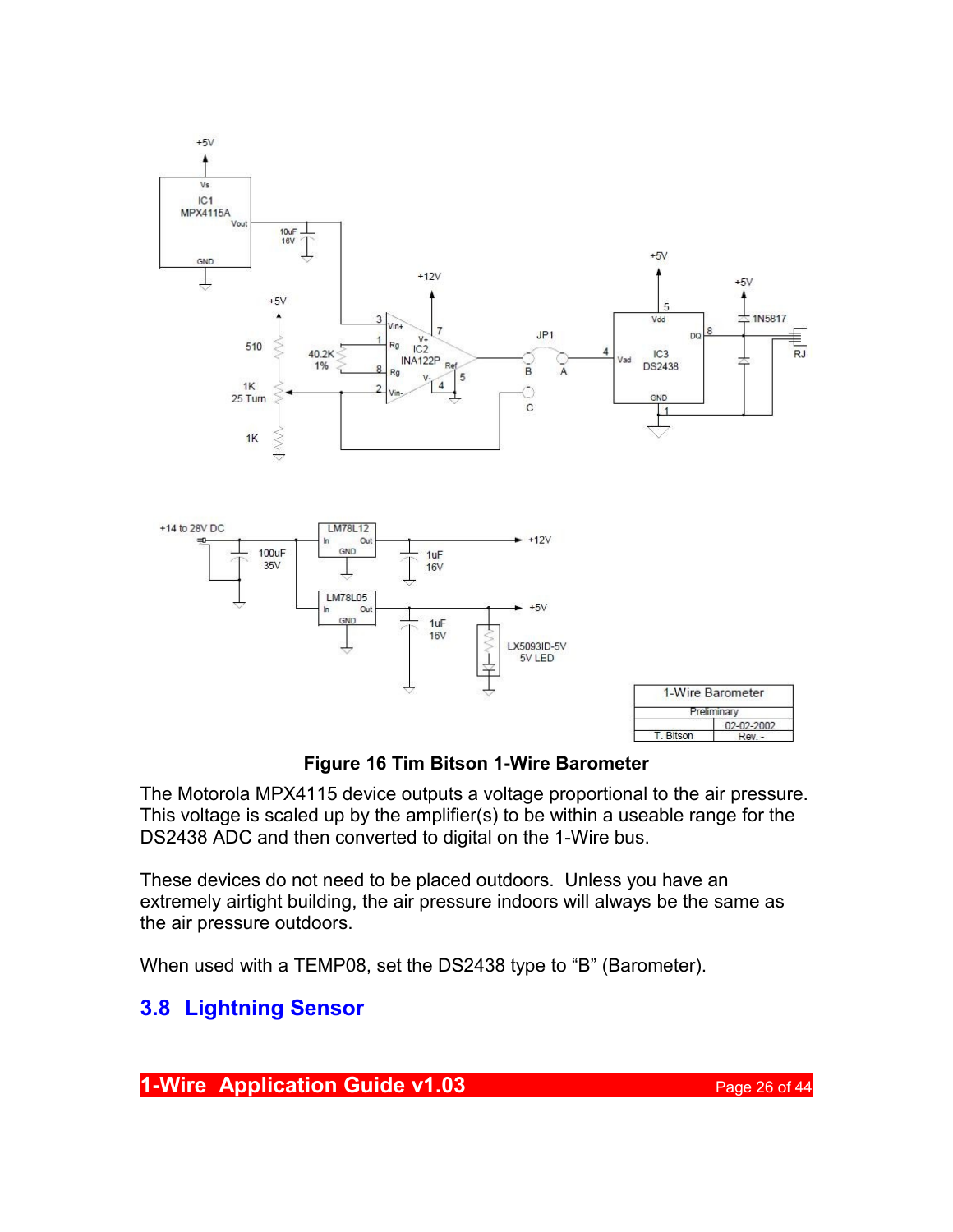

**Figure 17 Tim Bitson 1-Wire Lightning Monitor**

Tim Bitson (see [References\)](#page-41-0) designed the original 1-Wire Lightning Monitor shown in Figure 17. The 1-Wire side of the design is the same as the rain gauge and wind speed sensor, in other words a DS2423 counter. The input to the counter is not a reed switch, but rather an amplified antenna pickup. Any lightning strikes occurring within range of the antenna will be amplified by Q1 and Q2 and then presented to the DS2423 counter input, which will register the strike as a count. These counts are then reported over the 1-Wire bus when the DS2423 is interrogated.

Great care should be taken with this sensor to 1. Properly ground it, and 2. Disconnect it whenever lightning is too close. Lightning is very unpredictable and the last thing you want is to have high voltage surge through your sensor back to your PC or elsewhere in your house.

When used with the TEMP08, set the DS2423 type to "L" (lightning).

## **3.9 Solar Sensor**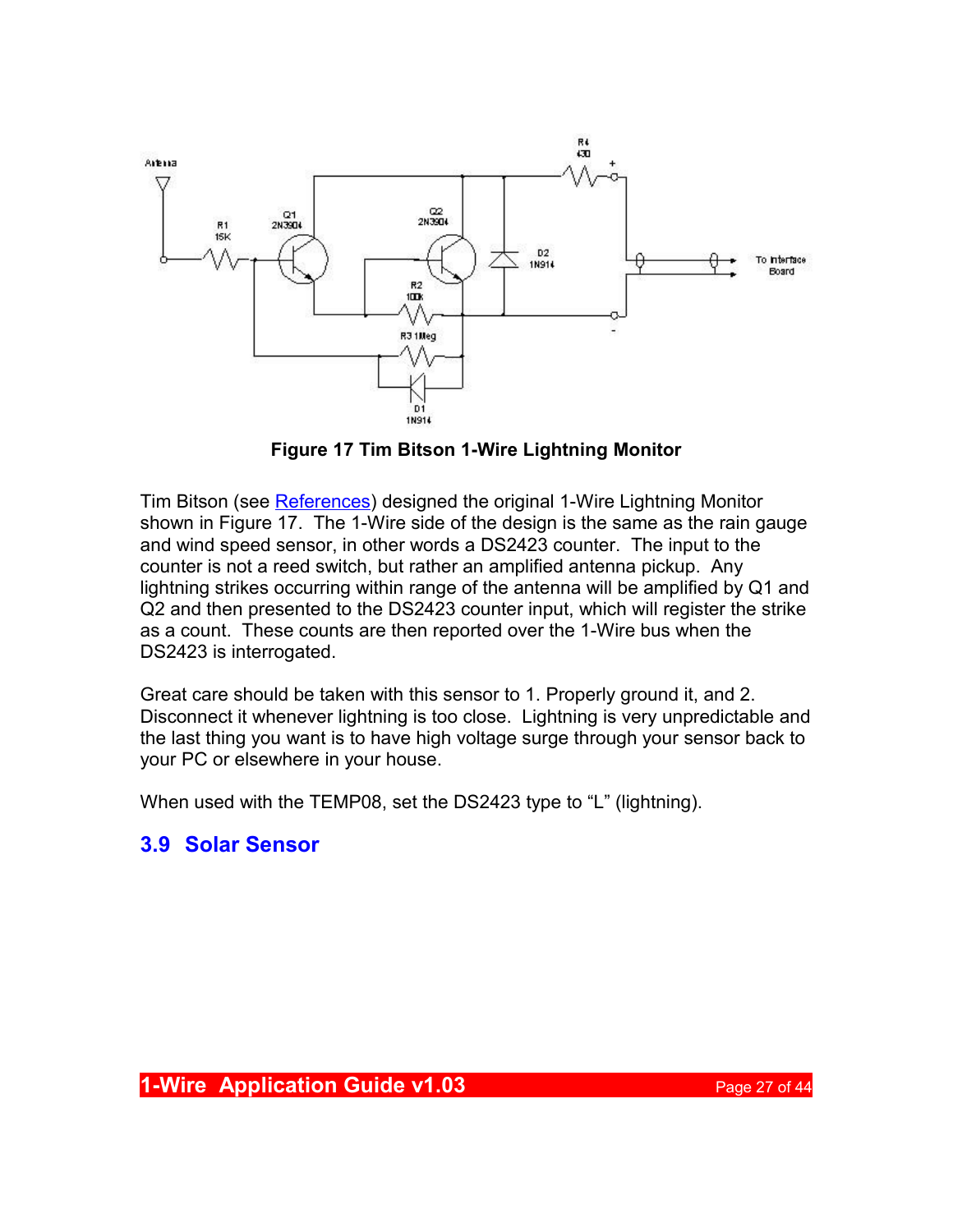







As can be seen from the figures above, there are two types of solar sensor designs. The Solar Sensor 1 design in Figure 18 is the more common one. Both designs work on the same principle however. Light falling on the sensor, either a solar cell or a photodiode, causes a small voltage to appear at the  $V_s$  inputs of the DS2438. These inputs are normally used in DS2438 battery monitoring applications to measure current flow, however, they work equally well in this application. The amount of light will be proportional to the voltage at the inputs; so reading the DS2438  $V_s$  voltage will determine how much light is present.

Obviously, these sensors need to be mounted outdoors to be able to determine solar radiation. Place them in a position where sunlight is present and rain will not fall directly on the sensor.

When used with a TEMP08, set the DS2438 type to "V" (voltage).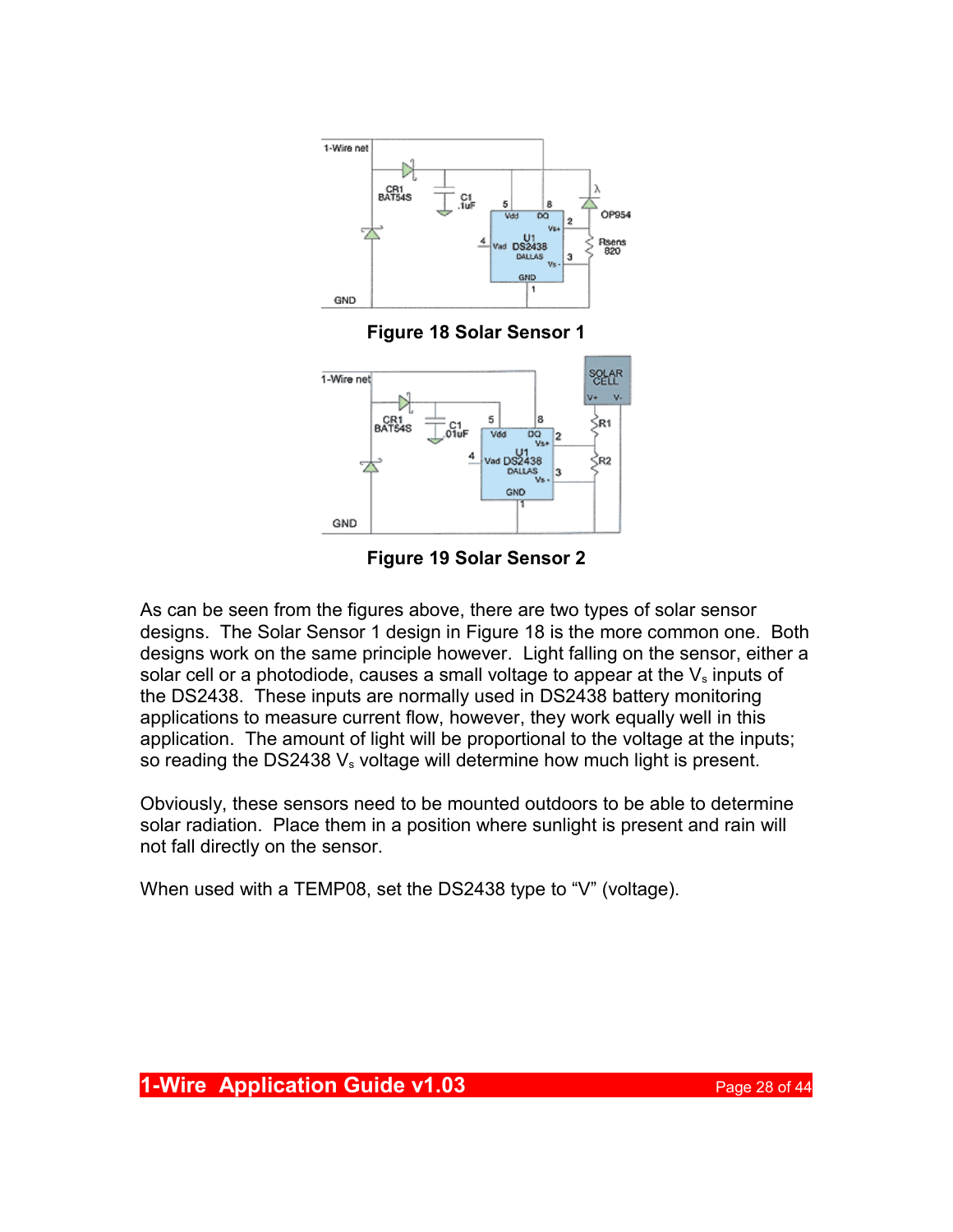## **4 Environmental Sensors**

## **4.1 Relay Driver**

Midon Design offers 2 types of 1-Wire relay drivers.

- 1. 1WIO, which has 4 SPDT relays, and
- 2. MD3020G, which has one SPDT relay.

The 1WIO is DS2408 based and up to 40 of these devices are supported on TEMP08. When using the 1WIO in relay mode (it is also available as an input device), make sure to turn off input sensing by the EIN OFF command to avoid false readings from the DS2408. 1WIO is supported by both TEMP08 and 1WSwitch.

The MD3020G is DS2406 based. It is no longer supported by TEMP08, but is supported by TEMP08's sister product, the 1WSwitch.

Relay drivers are useful to interface with non-1-Wire devices that need simple on/off functionality, such as sprinkler systems, alarm systems, low voltage lighting, X10 Powerflash interfaces, etc. The relays used on both of these sensors should not normally be directly connected to mains power for safety reasons, but can easily be connected to other relays to operate mains powered devices.

The SPDT contacts provide for Normally Open (NO) and Normally Closed (NC) contacts. A NO contact is open when power is not applied to the relay, and a NC contact is closed when power is not applied. Both contacts are referenced to the Common (C) connection of the relay.

## **4.2 Contact Sensor**

Contact sensors are used to determine the state of a contact. Midon Design offers the 1WIO as a 4 contact input device. Wiring of the contacts can be done as shown in Figure 20.

When using the 1WIO as in input device, make sure that you enable the input functionality by the EIN ON command.

#### **1-Wire Application Guide v1.03 Page 29 of 44**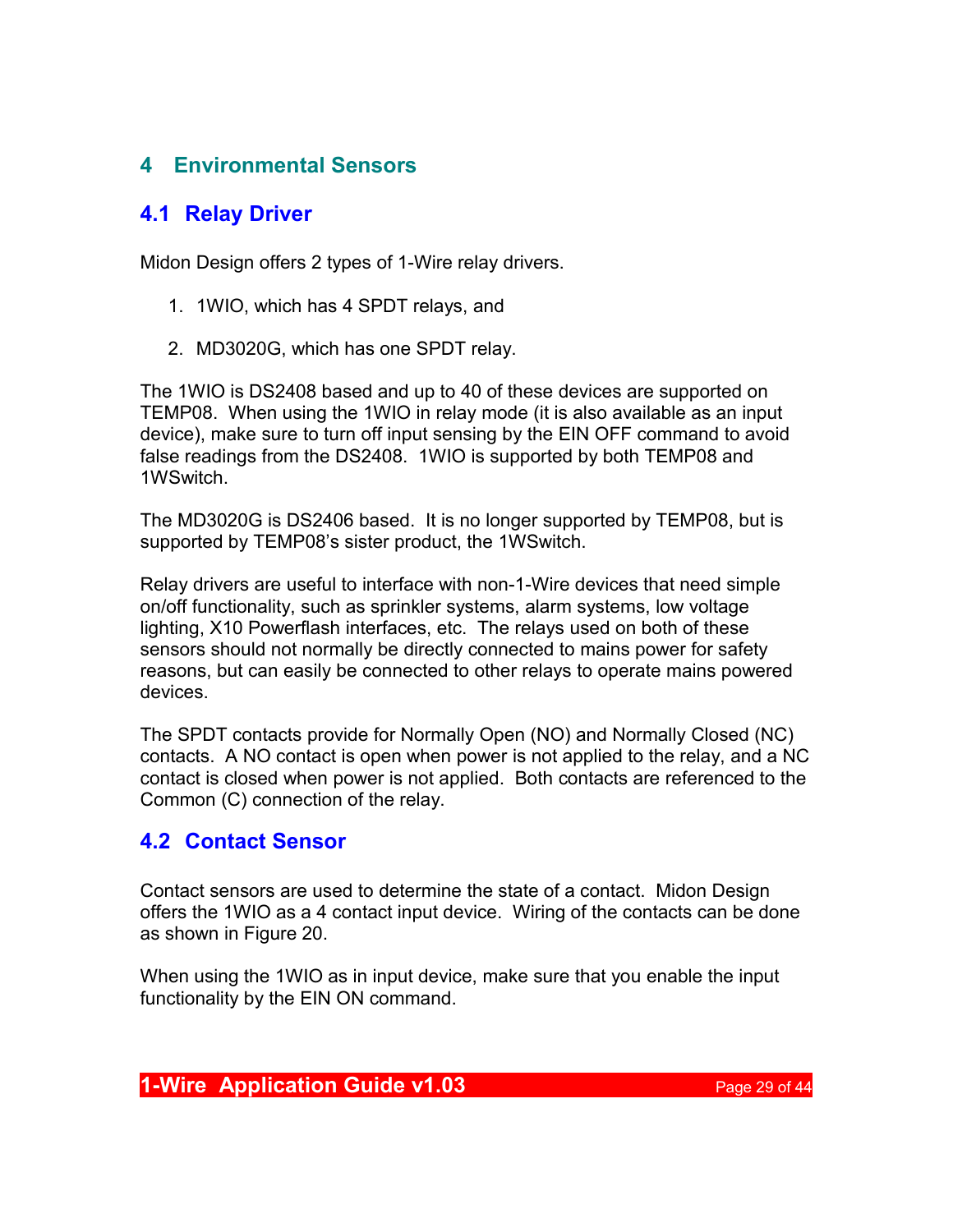

**Figure 20 1WIO Input Wiring**

Up to 40 1WIO's can be connected to TEMP08 in this manner. Mixing input and LED versions of 1WIO on TEMP08 can be tricky since connecting at least 1 1WIO input device will require the use of the EIN ON command, which will cause issues with 1WIO LED devices in some early versions of TEMP08 software. The top 4 LED's on a 1WIO LED device would blink out when EIN ON is set on TEMP08. If this occurs, consider upgrading your TEMP08 software.

Another way to determine the status of a contact is to use the trick that Dallas Semiconductor originally used for the 1-Wire Wind Direction Sensor; place the contact switch between the DQ line and any sensor's DQ input per Figure 21. Whenever the contact, SW1, is open, TEMP08 will report the corresponding sensor U1 as "missing". When the contact closes, TEMP08 will report the sensor as "present".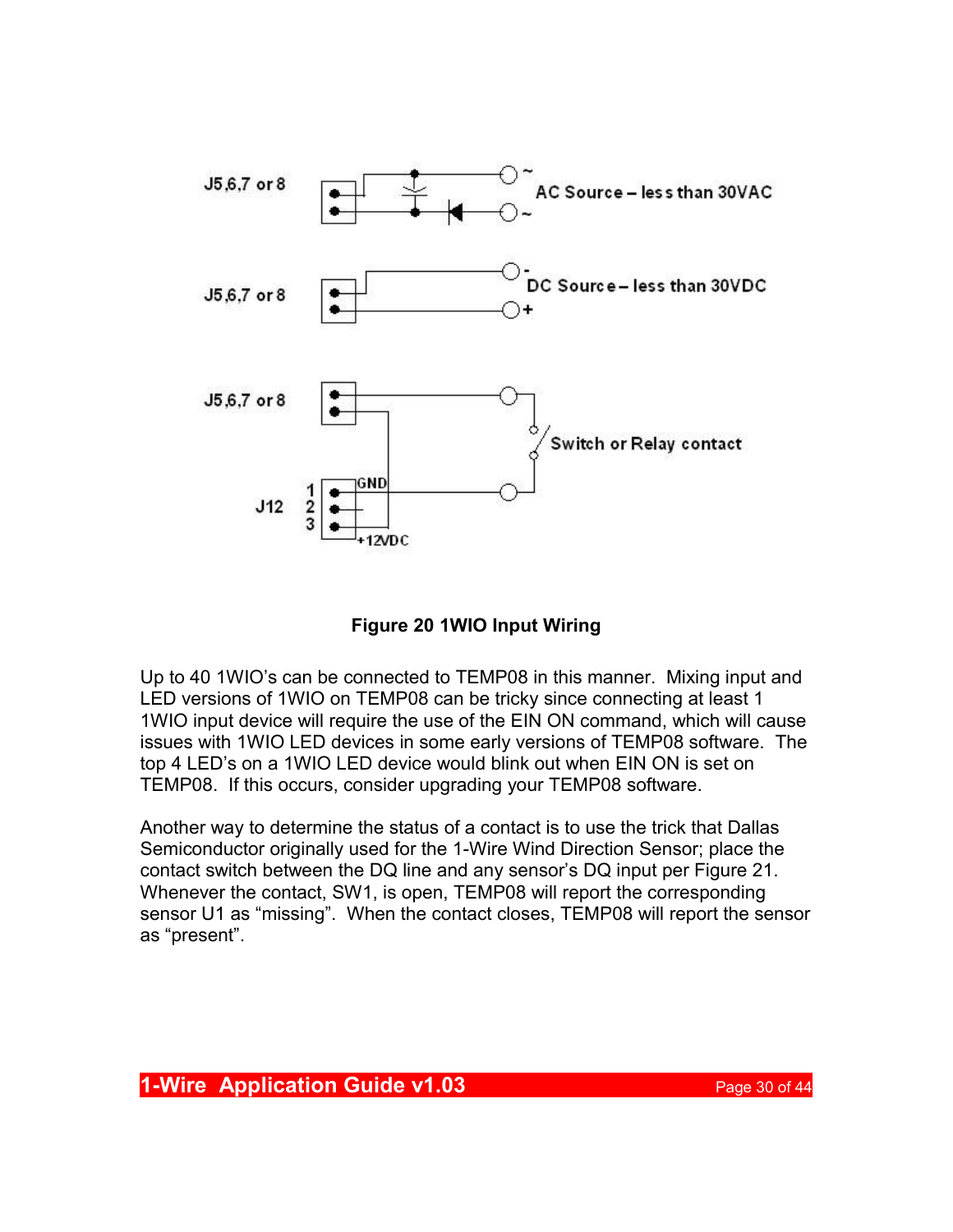

#### **Figure 21 Using a 1-Wire Device as a Contact Sensor**

## **4.3 Counter Sensor**

Counter sensors are useful for measuring any changing parameter that is provided via contact closure, such as water flow meters, some electrical meters, etc.

Counter sensors are generally DS2423 based, and if so are directly compatible with TEMP08. Set the DS2423 type to "C" (counter) when used in this mode.

A Water Meter counter example is shown in Figure 22.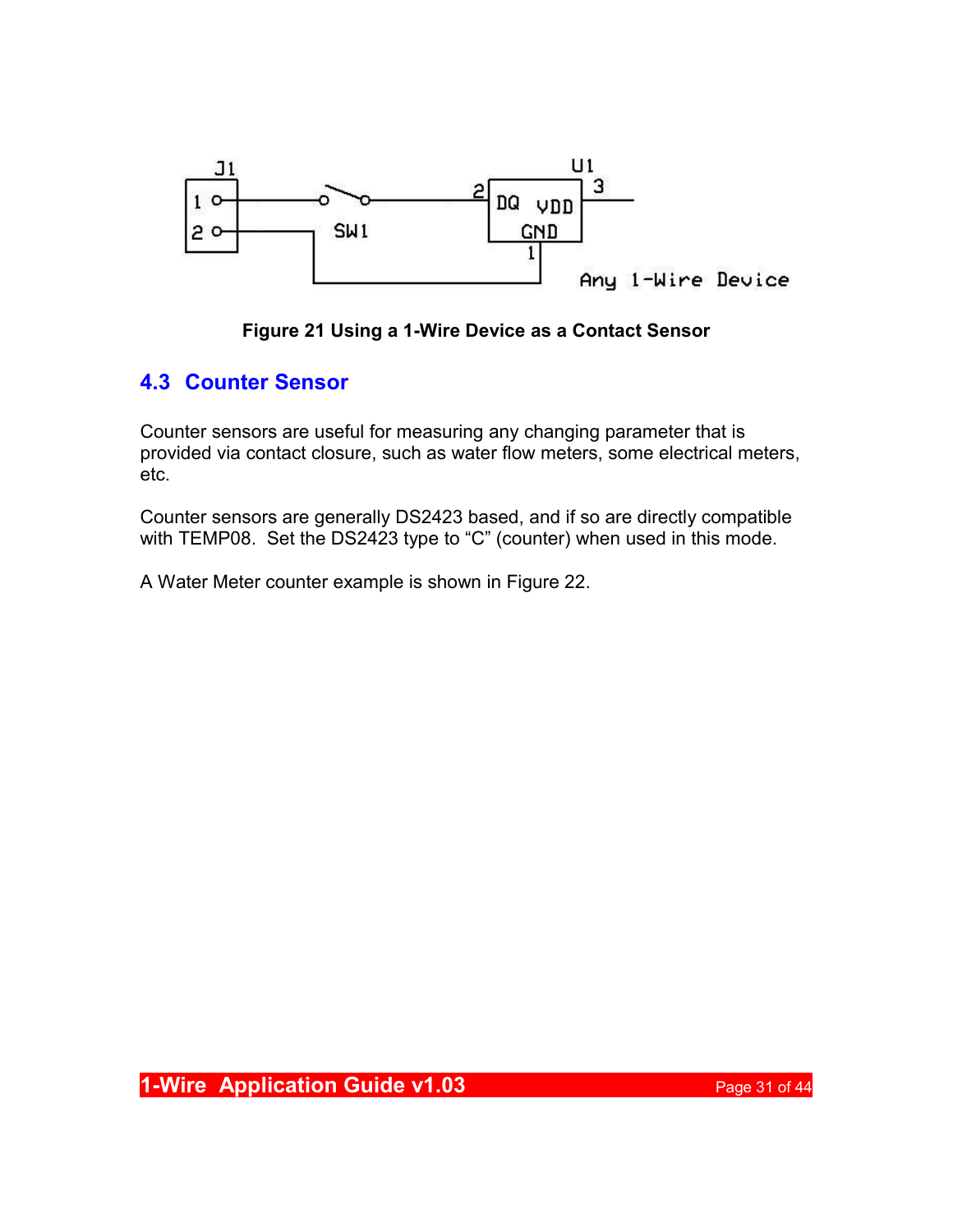

**Figure 22 1-Wire Water Meter**

In Figure 22, the Flow counter could be as shown in Figure 23, a DLJ75C pulse counting water meter from www.watermeters.com, which registers one pulse per gallon of water flowing through the meter.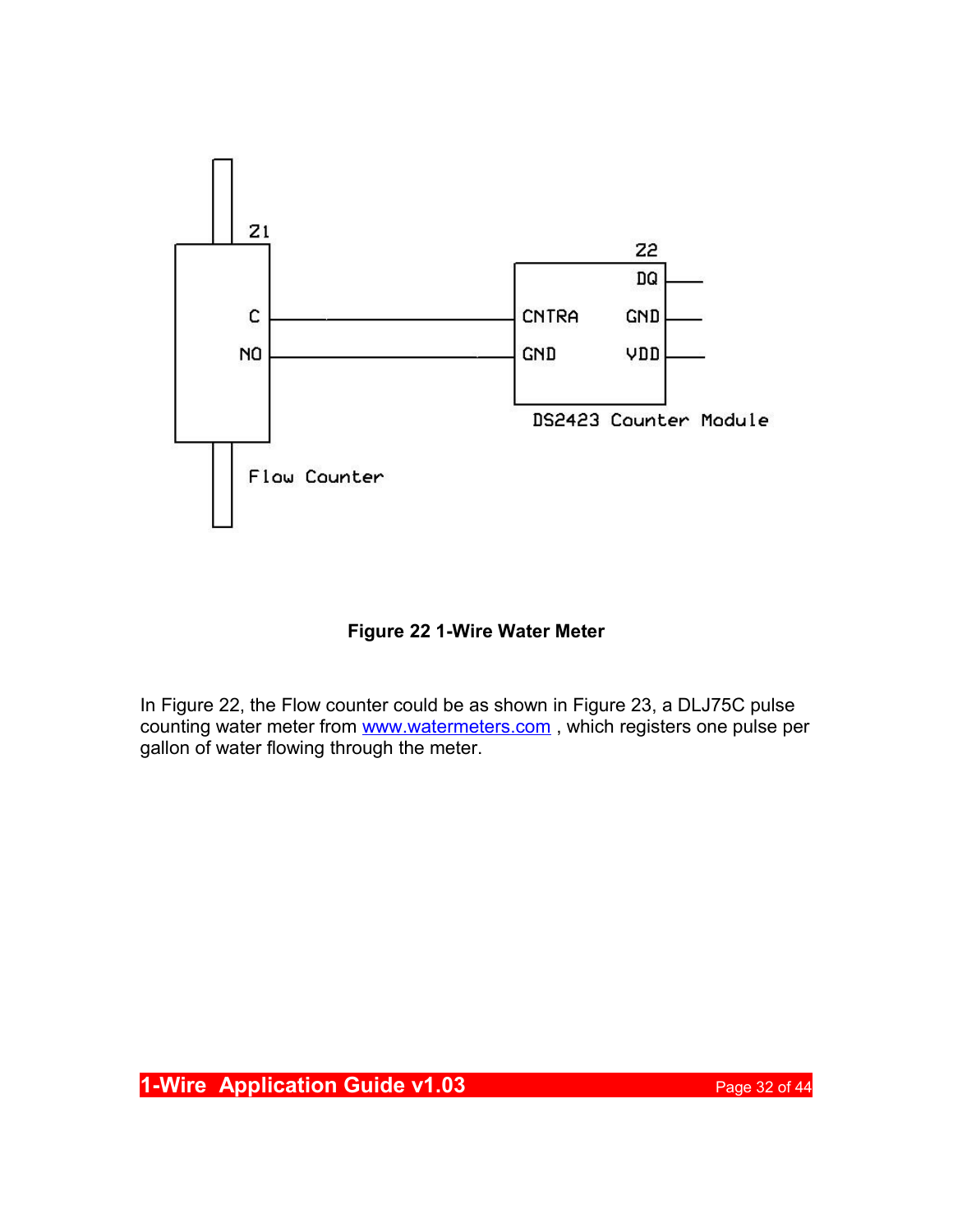

**Figure 23 DLJ75C Water Flow Meter**

## **4.4 Indicator Sensor**

Midon Design offers two LED indicator devices, which might be useful for displaying the state of something remotely via the 1-Wire network.

One sensor, the MD3020H, is DS2406 based and is supported by the 1WSwitch and earlier versions of TEMP08. It has one LED on board which can be set on or off.

The other sensor is the 1WIO LED driver, which has 8 LED's on board, individually controlled by the LEDxx command. Up to 20 1WIO LED devices can be supported on TEMP08, or 1WSwitch. As for the 1WIO relay device, you must set EIN OFF when using this device with TEMP08 or 1WSwitch.

## **4.5 Current Sensor**

Current sensors can be used to measure mains current flow, which is useful to determine how energy is being used for a device or a residence.

A current sensor can be fabricated by connecting the parts shown in the schematic of Figure 24 to a DS2438 or DS2450 ADC (Analog to Digital Converter). TEMP08 can then read the voltage of the circuit, which will be directly proportional to the current flowing through whatever wire the CT3110 current probe is clamped on to.

The CT3110 current probe is available from Midon Design.

**1-Wire Application Guide v1.03 Page 33 of 44**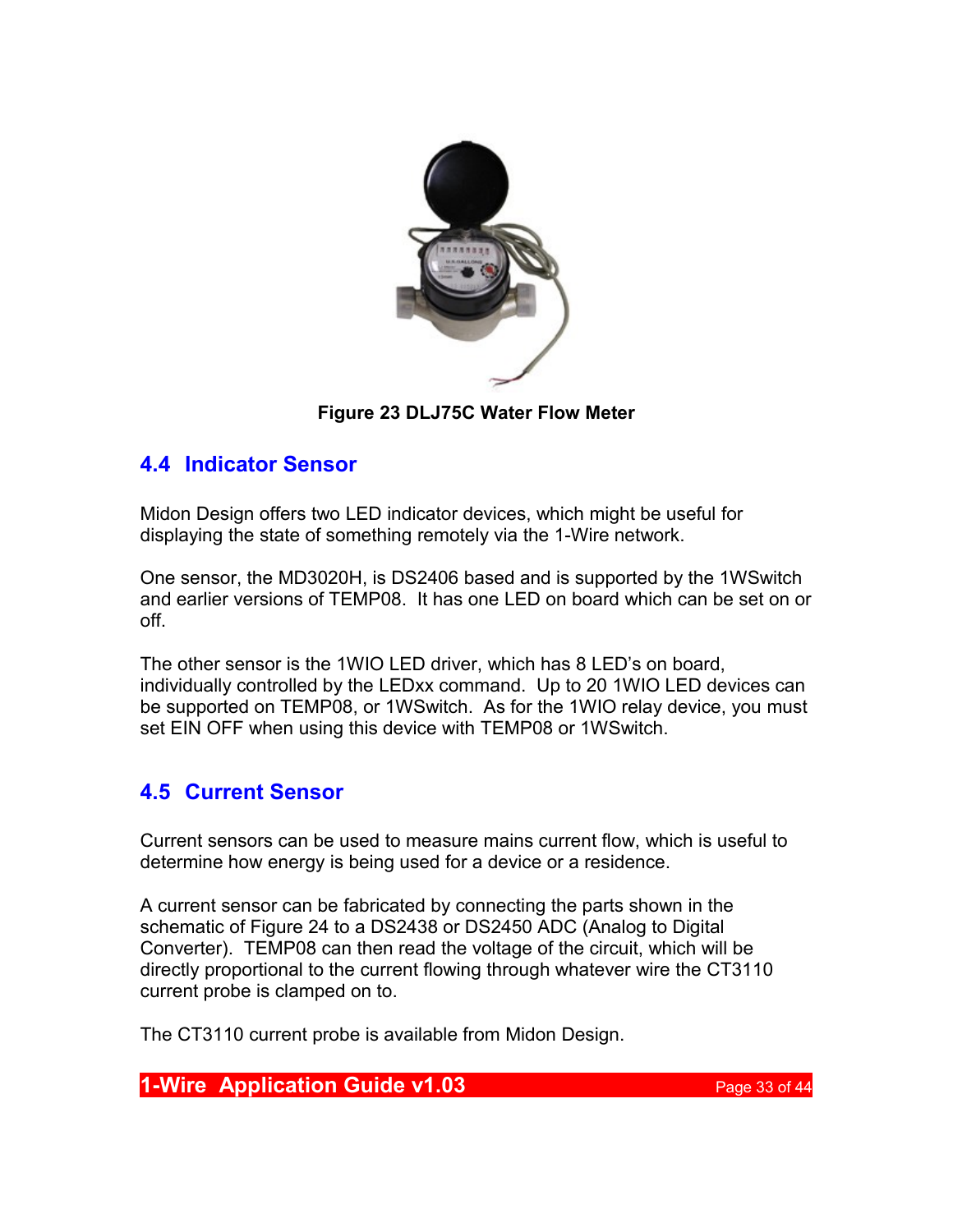Resistor R1 in Figure 24 can be chosen by the formula

$$
R1 = V \times 3100 / I
$$

**Where** 

 $V = 10$  Volts (the maximum input to a DS2438) x 1.414 (scaled to DC) = 14.14 Volts

And

**I** = the maximum expected current on the circuit being measured.

As an example, if you expect to see no more than 20 Amps on a circuit, then

#### **R = 14.14 x 3100 / 20 = 2192Ω**

2192 is not a standard value resistor, so you can use a variable resistor to achieve this value, or simply use the next closest value. In this case, that would be a 2200 Ω resistor.





#### **4.5.1 HVAC Monitor**

Eric Vickery at Hobby Boards has designed a general-purpose voltage monitor, based on the DS2450 Quad ADC, which can be used, amongst other things to monitor your HVAC system. This sensor is compatible with TEMP08. If you are using this device without having a wind direction sensor installed on the same bus, make sure to disable wind direction reporting (which will allow the voltages from the DS2450 to be visible) by using the EWN OFF command.

## **1-Wire Application Guide v1.03 Page 34 of 44**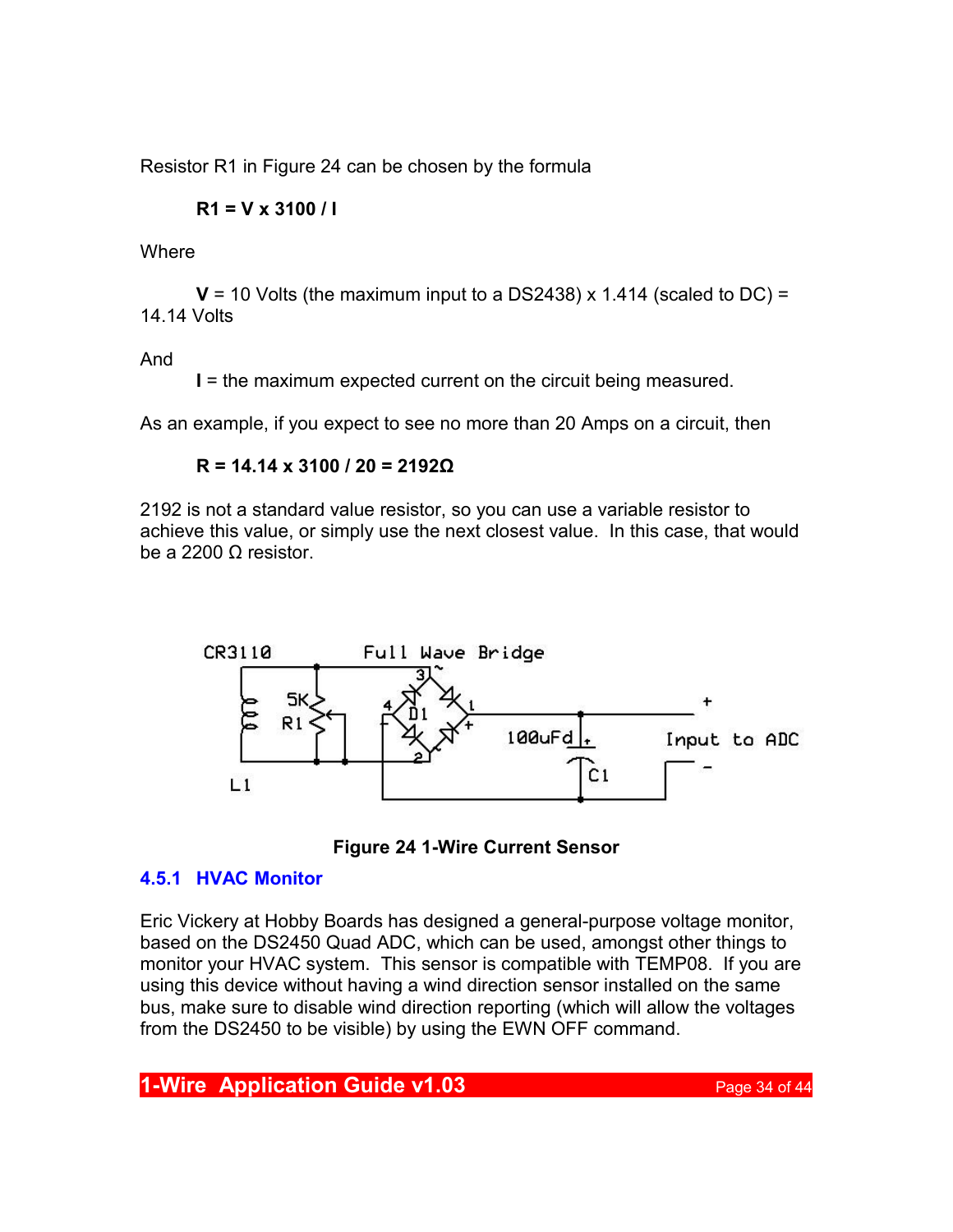## **4.6 1-Wire Devices Not Supported by TEMP08**

#### **4.6.1 Moisture Sensor**

Moisture sensors are available from some vendors as a DS2760-based device. These devices are not compatible with TEMP08, however. Similar sensors can be built using a DS2438 current sensor input, which would be supported by TEMP08.

A Leaf Wetness Sensor is also available. It is not directly 1-Wire compatible, but is connected through a Moisture Sensor, which means that it is not compatible with TEMP08.

#### **4.6.2 LCD Display**

LCD display devices are available from some vendors with a DS2408-based 1- Wire interface. There is no multi-vendor standard for this interface however and TEMP08 does not support it.

#### **4.6.3 1-Wire Hub**

The 1-Wire Hub is a DS2409-based design and was originally conceived by Simon Atkins (see [References\)](#page-41-0). This hub is typically used for very complex networks of star and bus design, however is not always required. TEMP08 does not support this device.

#### **4.6.4 Thermocouple Sensor**

AAG has a thermocouple sensor, which might be used to measure temperatures much above the normal 1-Wire temperature sensor capability. Since this sensor is based on the DS2760, it is not compatible with TEMP08.

## **4.7 Sensor Compatibility**

Table 2 shows which sensors are compatible with our various products. NOTE: the sensor compatibility does not imply that the connector pin-outs are equivalent, only that the sensor is capable of being read and parameters displayed.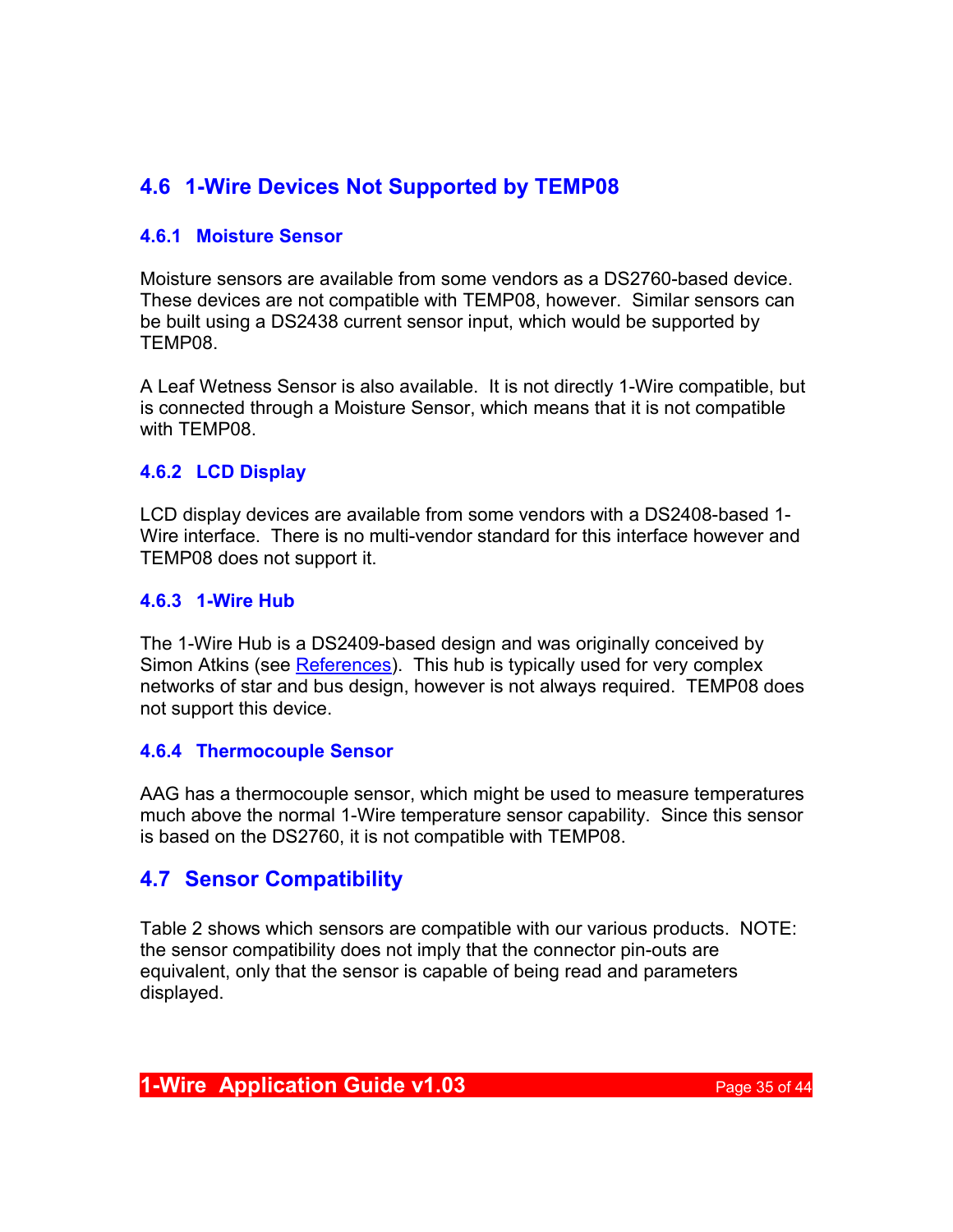## **Table 4 Sensor Compatibility**

|                                                                                                                                  | <b>Compatibility</b>    |                         |                         | <b>Sources</b>                 |                 |                               |  |
|----------------------------------------------------------------------------------------------------------------------------------|-------------------------|-------------------------|-------------------------|--------------------------------|-----------------|-------------------------------|--|
| <b>Sensor</b>                                                                                                                    | TEMP08                  | 1WSwitch                | <b>LOG08-II</b>         | Midon Design                   | <b>AAG</b>      | <b>Hobby Boards</b>           |  |
| DS18S20 Temperature                                                                                                              | Y                       | N                       | Y                       | MD3003,<br>MD3020B,<br>MD3020C | <b>TAI8520</b>  | T3-R1-A                       |  |
| DS18S20-PAR Temperature                                                                                                          | Ÿ                       | N                       | Ÿ                       |                                |                 | <b>DS18S20-P</b>              |  |
| DS18B20 Temperature                                                                                                              | Ÿ                       | Ñ                       | Ÿ                       |                                |                 |                               |  |
| DS1822 Temperature                                                                                                               | $\overline{\mathsf{Y}}$ | Ñ                       | $\overline{\mathsf{Y}}$ |                                |                 |                               |  |
| DS2438 Voltage & Current                                                                                                         | Ÿ                       | Ÿ                       | Ÿ                       | MES1276                        |                 | <b>DS2438Z-P</b>              |  |
| DS2423 Rain Gauge                                                                                                                | $\overline{\mathsf{Y}}$ | N                       | Y (Note 1)              |                                |                 | RG1-R1-A                      |  |
| DS2423 Wind Speed                                                                                                                | Ÿ                       | N                       | N                       |                                |                 |                               |  |
| DS2450 Wind Direction                                                                                                            | Ÿ                       | N                       | N                       |                                |                 |                               |  |
| DS2450 Voltage                                                                                                                   | $\overline{\mathsf{Y}}$ | N                       | $\overline{\mathsf{Y}}$ |                                |                 |                               |  |
| DS2438/DS2423 Wind<br>Speed/Direction                                                                                            | Y (Note 1)              | $\overline{\mathsf{N}}$ | Y (Note 1)              |                                |                 | WIND-ADS-A<br>or WIND-IN-A    |  |
| DS2438 Humidity Sensor                                                                                                           | Ÿ                       | Y (Note 1)              | Ÿ                       | MD3020E                        | <b>TAI8540D</b> | <b>H3-R1-A</b>                |  |
| DS2438 Barometric Sensor                                                                                                         | Ÿ                       | Y (Note 1)              | Y (Note 1)              |                                |                 | <b>B1-R1-A</b>                |  |
| DS2423 Lightning Sensor                                                                                                          | $\overline{\mathsf{Y}}$ | N                       | Ÿ                       |                                |                 | LD4-R1-A                      |  |
| DS2438 Solar Sensor                                                                                                              | $\overline{\mathsf{Y}}$ | $\overline{\mathsf{Y}}$ | $\overline{\mathsf{Y}}$ |                                |                 | S3-R1-A                       |  |
| DS2408 4 Relay Driver                                                                                                            | Ÿ                       | Ÿ                       | N                       | MD2083                         | <b>TAI8558</b>  | 8CIO4-R1-A                    |  |
| DS2406 1 Relay Driver                                                                                                            | Ÿ                       | Ÿ                       | N                       | MD3020G                        |                 |                               |  |
| DS2408 4 Contact Sensor                                                                                                          | Ÿ                       | Ÿ                       | N                       | MD2084                         | TAI8558         | 8CIO4-R1-A                    |  |
| DS2423 Counter Sensor                                                                                                            | $\overline{\mathsf{Y}}$ | N                       | Ÿ                       |                                |                 | DC2.5-R1-A                    |  |
| DS2408 8 LED Indicator                                                                                                           | Ý                       | Ý                       | N                       | MD2088                         |                 |                               |  |
| DS2406 1 LED Indicator                                                                                                           | $\overline{\mathsf{Y}}$ | $\overline{\mathsf{Y}}$ | Ñ                       | MD3020H                        |                 |                               |  |
| DS2438 Current Sensor                                                                                                            | Y (Note 1               | (Note 1)<br>Y           | Y<br>(Note 1)           |                                |                 |                               |  |
| DS2760 Moisture Sensor                                                                                                           | N                       | N                       | N                       |                                |                 | MM2-R1-A                      |  |
| DS2760 Leaf Wetness Sensor                                                                                                       | N                       | Ñ                       | N                       |                                |                 | LWS1-R2-B<br>AND MM2-R1-<br>A |  |
| DS2408 LCD Display                                                                                                               | N                       | N                       | N                       |                                | TAI8590         | LCD2-R1-A                     |  |
| DS2409 1-Wire Hub                                                                                                                | Ñ                       | N                       | Ñ                       |                                | TAI8595         | 6CMH1-R3-A                    |  |
| DS2450 HVAC Monitor                                                                                                              | Ÿ                       | N                       | Ÿ                       |                                |                 | HVAC2-R1-A                    |  |
| DS2760 Thermocouple Sensor                                                                                                       | N                       | N                       | N                       |                                | TAI8560         |                               |  |
| DS2406 Barometric Sensor                                                                                                         | $\overline{\mathsf{N}}$ | $\overline{\mathsf{N}}$ | Ñ                       |                                | TAI8570         |                               |  |
| Note 1: Compatibility is limited to being able to read the raw data. Conversion to specific weather data<br>is left to the user. |                         |                         |                         |                                |                 |                               |  |

## **4.8 1-Wire Devices and Availability**

**1-Wire Application Guide v1.03** Page 36 of 44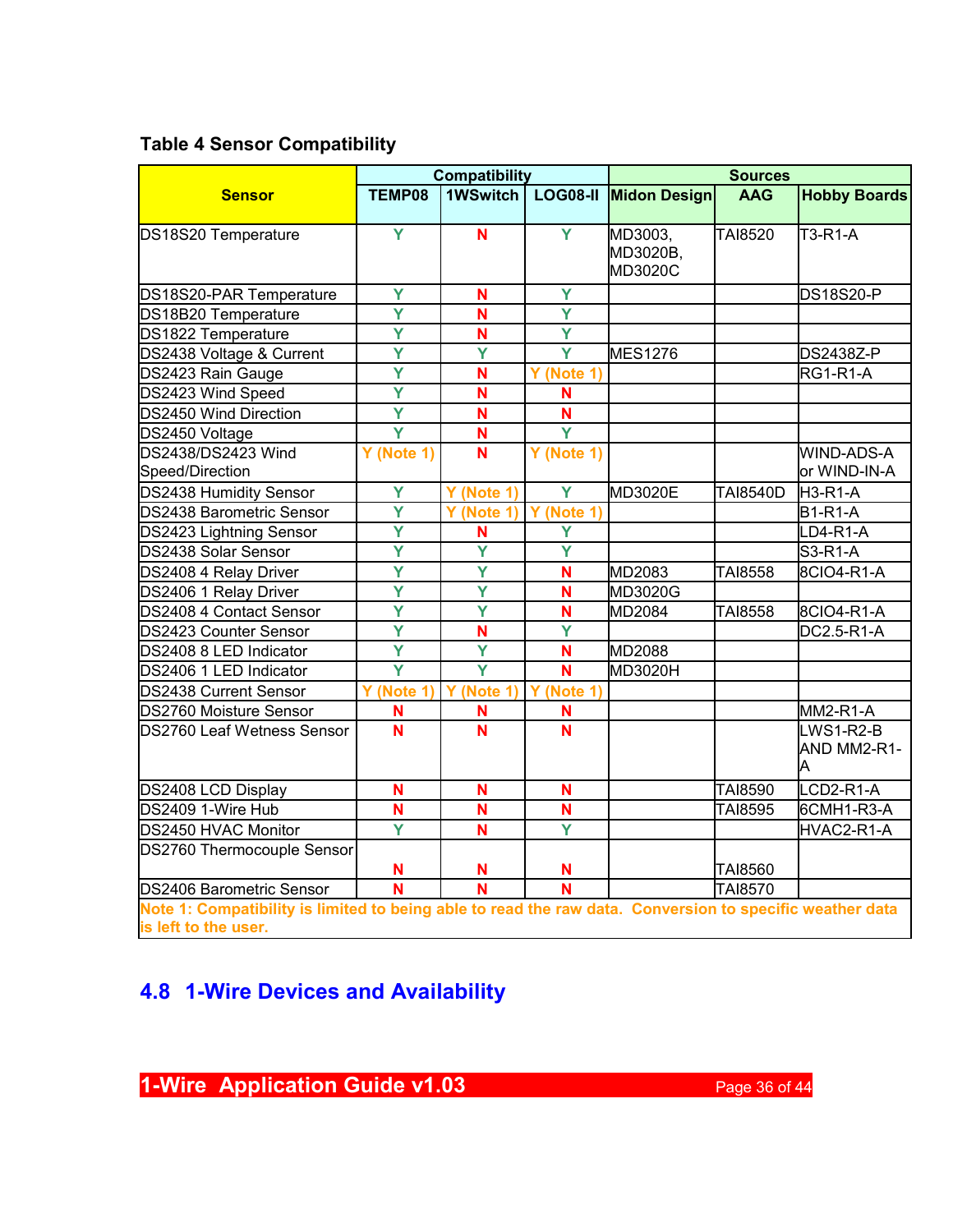Unfortunately, Dallas Semiconductor, now known as Maxim, has begun to phase out some of the semiconductors used in 1-Wire sensor devices. Most production houses have a fairly large supply of these critical components, however, check first before designing in any specific sensor.

As of the writing of this manual, the following devices are no longer available directly from Dallas/Maxim:

- DS2423 Counter (no replacement available)
- DS2405 Switch (editorial note: good! This was a very finicky device!) Similar functionality is available from the DS2406 or DS2413.
- DS2760 Battery monitor (replaced by the DS2762)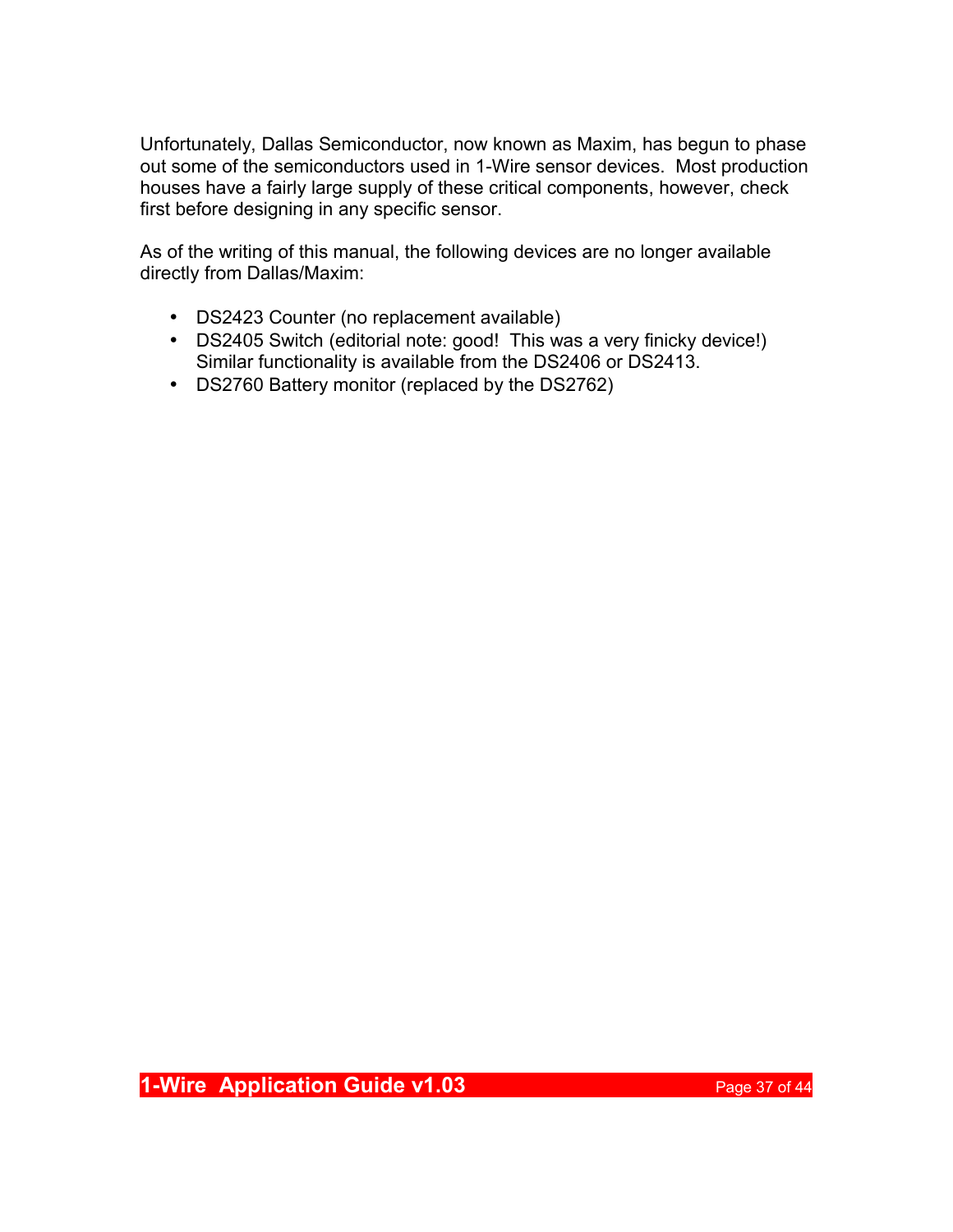## **5 Connecting To a PC**

## **5.1 What software is available**

#### **5.1.1 HomeSeer**

HomeSeer is perhaps the most popular method of interfacing to TEMP08. HomeSeer is available at [www.homeseer.com](http://www.homeseer.com/) and interface scripts and plug-ins are available on the [HomeSeer Forum.](http://board.homeseer.com/) Midon Design also provides a simple script interface on our [website.](http://www.midondesign.com/TEMP08/P08HS_SETUPT8.html)

Jim Doolittle, Ken Mitchell and Michael McSharry have written HomeSeer plugins for TEMP08. These are available from the Forum or direct from the authors.

#### **5.1.2 DooTemp08**

DooTemp08 is a stand-alone software program that can also be used as a HomeSeer plug-in. It is available at Jim Doolittle's [website.](http://www.doosoft.com/dootemp08/default.htm)

#### **5.1.3 Thermd**

Thermd is a free software program developed by David Klein that can also interface to TEMP08. It is available at [http://www.klein.com/thermd.](http://www.klein.com/thermd) This software is written in Perl and the source code is provided on David's website.

#### **5.1.4 Premise**

Ken Mitchell and "123" have, as of the writing of this guide, started writing a TEMP08 interface program for the Premise home control system. They are discussing it on CocoonTech's [forum.](http://www.cocoontech.com/forums/index.php?showtopic=13863)

#### **5.1.5 Roll your own**

You can, of course, always write your own software to interface to TEMP08. What you need is software to read and write to a serial port on your PC and to interpret the returned results. All TEMP08 commands are documented in the [User Manual.](http://www.midondesign.com/Documents/TEMP08%20User%20Guide.PDF) Output examples are also provided there.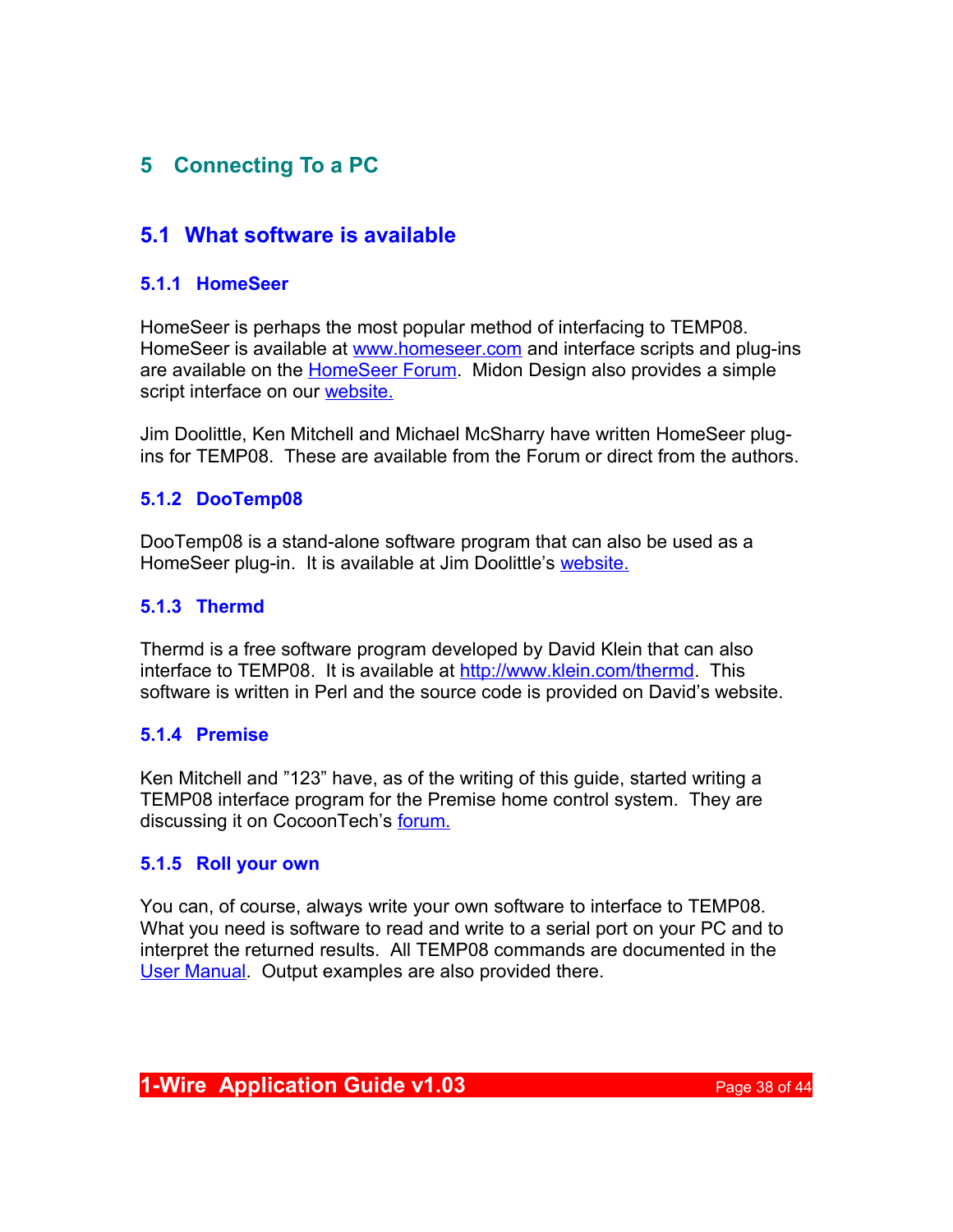## **5.2 Physical connections to a PC**

A straight-through, not null modem, serial cable connects between the TEMP08 and your PC's serial port. Straight-through simply means that all pins of the connectors on each end are the same, pin 1 of one connector is cabled to pin 1 of the second connector, pin2 to pin 2, etc. One connectors needs to be a DB-9 Male connector to fit the TEMP08, and the other connector needs to be a DB-9 Female connector to fit the PC. In case you want to make your own cable, TEMP08 only uses the TX (pin 2), RX (pin 3) and Ground (pin 5) pins of an RS232 cable to communicate.

The RS232 settings should be 9600 bps, no parity, eight bits, with no flow control.

RS232 cables should not be longer than 50 feet (about 15 meters) for proper communication at the 9600 bps rate used.

## <span id="page-38-0"></span>**5.3 Trouble-shooting PC problems**

As a first step to trouble-shooting PC or software problems, you want to make sure that your PC can properly communicate with TEMP08. HyperTerminal, which comes with every Windows based PC, can be used to monitor communications with TEMP08. HyperTerminal is usually located in the Windows Start folder under Accessories/Communications. Figure 25 shows what the settings should look like (COM3 shown in this example – choose your COM port to match the RS232 connection to TEMP08):

Once you have made the connection to a PC, and set up HyperTerminal to properly communicate with TEMP08, make sure you can communicate with TEMP08 by entering HLP, or any other command. You should see a response from TEMP08 similar to what is shown in the current user manual for the command you entered.

If you can communicate in this way to TEMP08, then shut down HyperTerminal (to free the RS232 port for other use) and try running your software again.

If you are unable to communicate with TEMP08 with HyperTerminal, then check the following:

- 1. Is the cable connecting TEMP08 to the PC a straight-through cable? Check the wiring to make sure.
- 2. Is the cable plugged in properly at both ends?

## **1-Wire Application Guide v1.03 Page 39 of 44**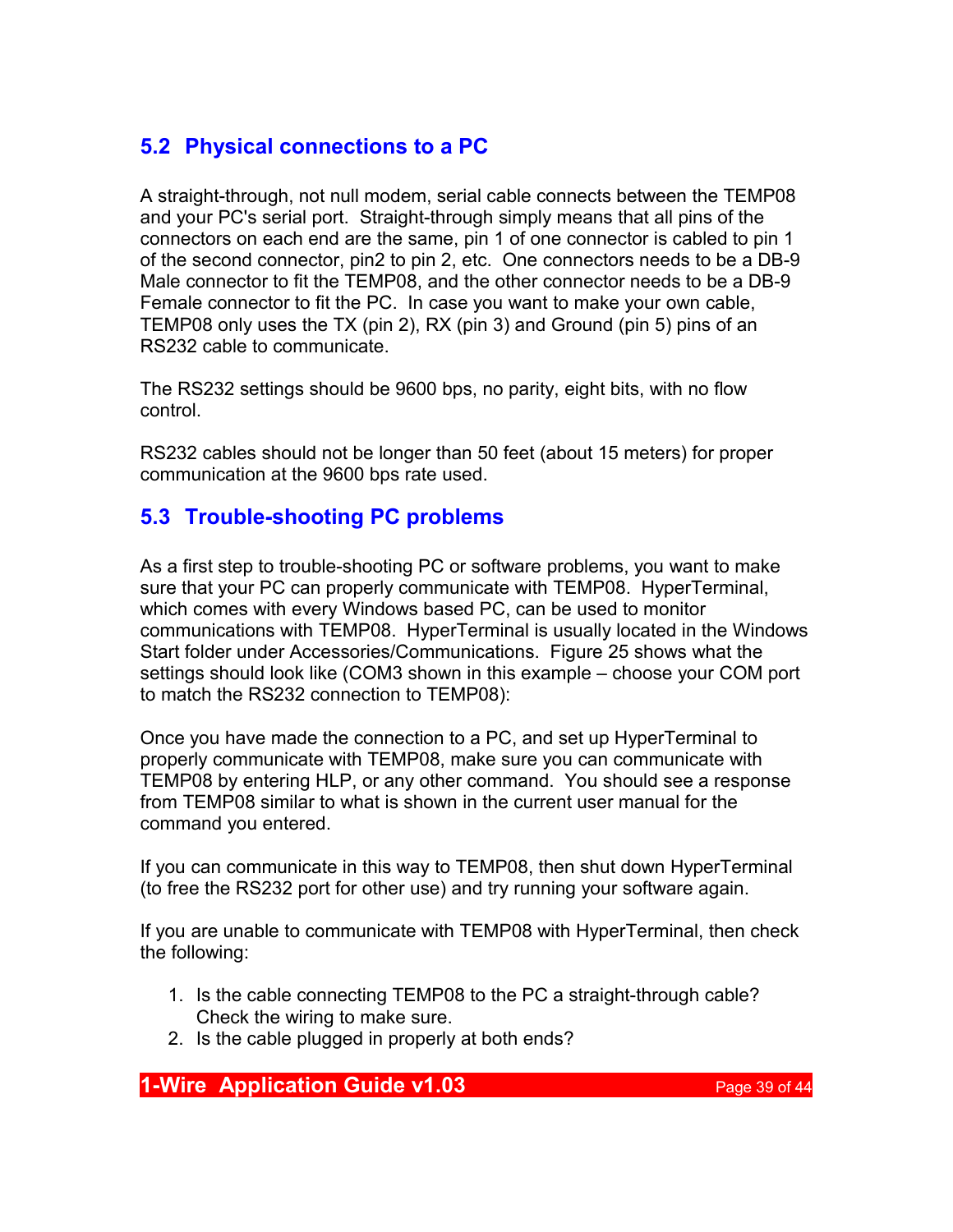- 3. Are the RS232 port settings properly configured (see Figure 25)?
- 4. Is HyperTerminal "connected"? See Figure 26 for the location of the Connect button – click on that button to enable the connection between your PC and TEMP08.
- 5. Is TEMP08 properly powered? The Green LED next to the RS232 connector should be flashing once per second. Note: it might flash red from time to time, but that is OK.

| <b>COM3 Properties</b>        |  |  |  |  |
|-------------------------------|--|--|--|--|
| Port Settings                 |  |  |  |  |
|                               |  |  |  |  |
| 9600<br>Bits per second:<br>× |  |  |  |  |
| Data bits:<br>8<br>٧          |  |  |  |  |
| Parity:<br>None<br>٧          |  |  |  |  |
| Stop bits:<br>1<br>v          |  |  |  |  |
| None<br>Elow control:         |  |  |  |  |
| Restore Defaults              |  |  |  |  |
| OK<br>Cancel<br>Apply         |  |  |  |  |

**Figure 25 HyperTerminal Port Settings**

If your software is still unable to work properly with TEMP08, please contact the author of the software and make sure that you include any HyperTerminal session logs to illustrate your problems. It is possible that TEMP08 command or response syntax is different than the version the author originally coded from.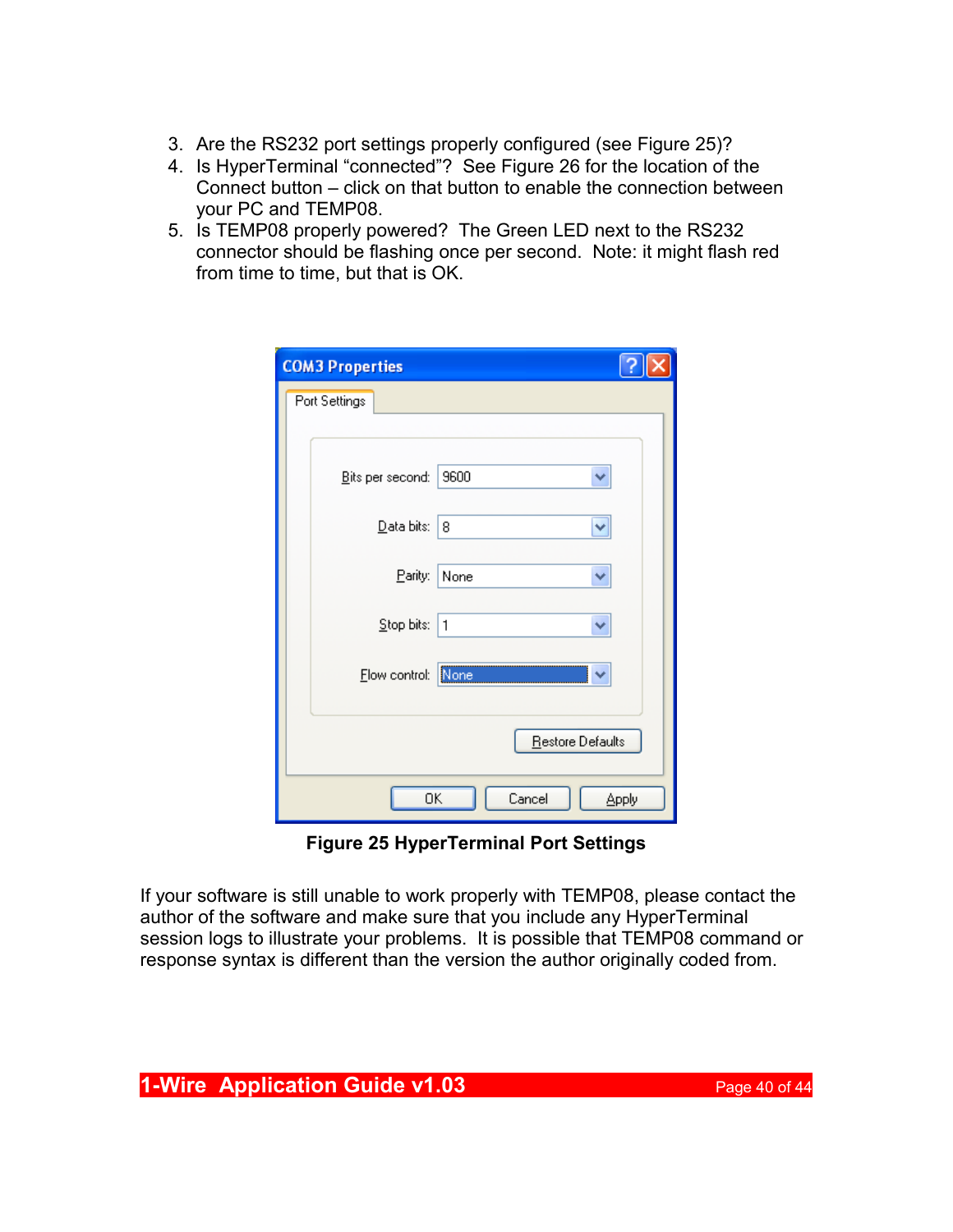

**Figure 26 Location of HyperTerminal Connect Button**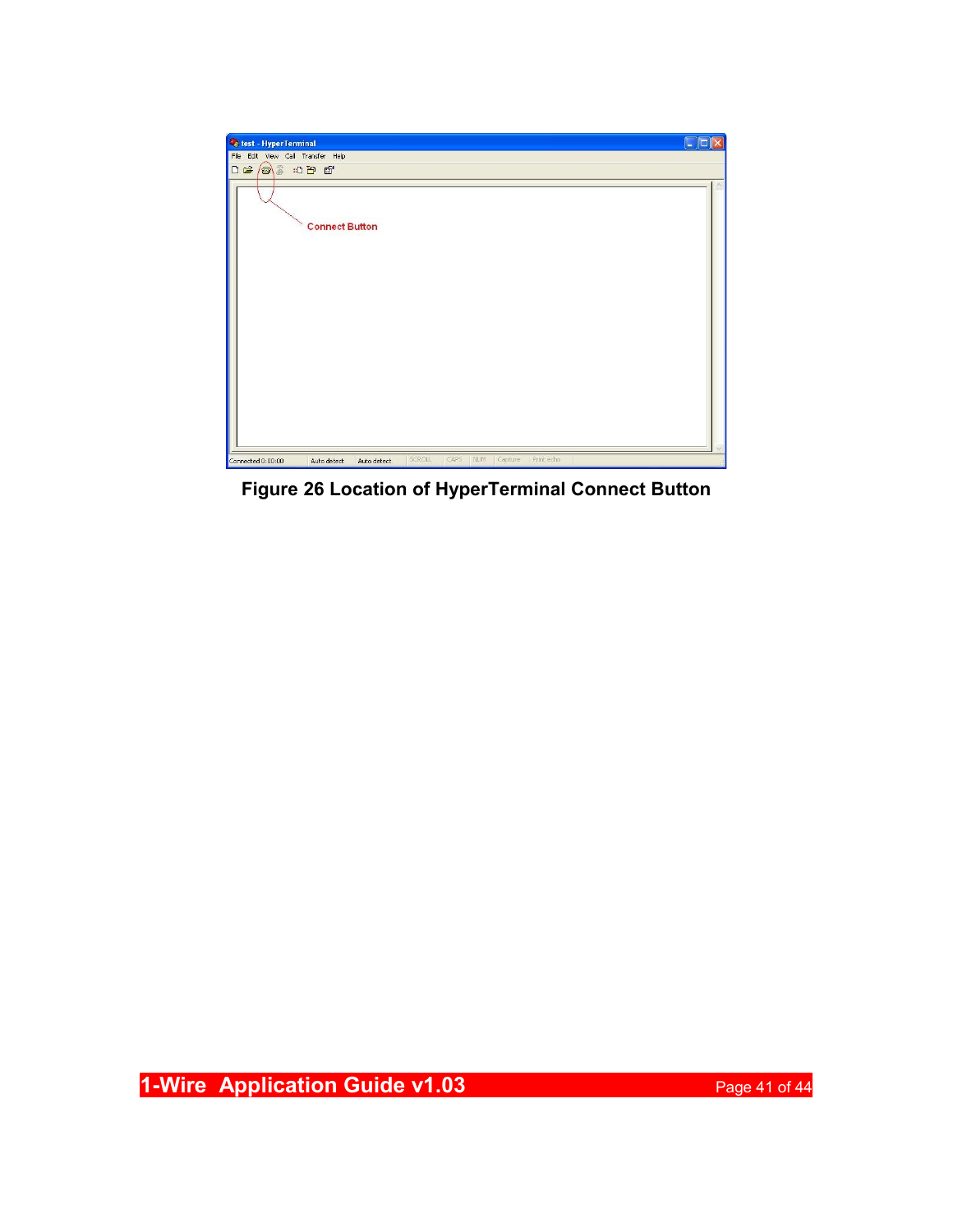## <span id="page-41-0"></span>**6 References**

- 1. ["Transmitting Data and Power over a One-Wire Bus"](http://archives.sensorsmag.com/articles/0297/onewire/index.htm), Dan Awtrey, Sensors Magazine, February 1997 http://archives.sensorsmag.com/articles/0297/onewire/index.htm
- 2. ["The 1-Wire Weather Station"](http://archives.sensorsmag.com/articles/0698/wir0698/index.htm), Dan Awtrey, Sensors Magazine, June 1998 http://archives.sensorsmag.com/articles/0698/wir0698/index.htm
- 3. ["A 1-Wire Rain Gauge"](http://archives.sensorsmag.com/articles/1299/56_1299/index.htm), Dan Awtrey, Sensors Magazine, December 1999 http://archives.sensorsmag.com/articles/1299/56\_1299/index.htm
- 4. ["A 1-Wire Humidity Sensor"](http://archives.sensorsmag.com/articles/0800/62/index.htm), Dan Awtrey, Sensors Magazine, August 2000 http://archives.sensorsmag.com/articles/0800/62/index.htm
- 5. ["1-Wire Addressable Digital Instruments for Environmental Monitoring"](http://archives.sensorsmag.com/articles/0501/34/index.htm), Dan Awtrey, Sensors Magazine, May 2001 http://archives.sensorsmag.com/articles/0501/34/index.htm
- 6. ["An Experiment's 1-Wire Barometer"](http://davidbray.org/onewire/barometer.html), David Bray http://davidbray.org/onewire/barometer.html
- 7. ["1-Wire Lighting Monitor"](http://www.timbitson.com/Weather_Projects_files/owlm.pdf), Tim Bitson, December 2001 http://www.timbitson.com/Weather\_Projects\_files/owlm.pdf
- 8. "i**Button 1-Wire Hub**", Simon Atkins http://www.simat.org.uk/1wirehub.html
- 9. AAG Web Site: [www.aag.com.mx](http://www.aag.com.mx/)
- 10. Hobby Boards Website: [www.hobby-boards.com](http://www.hobby-boards.com/)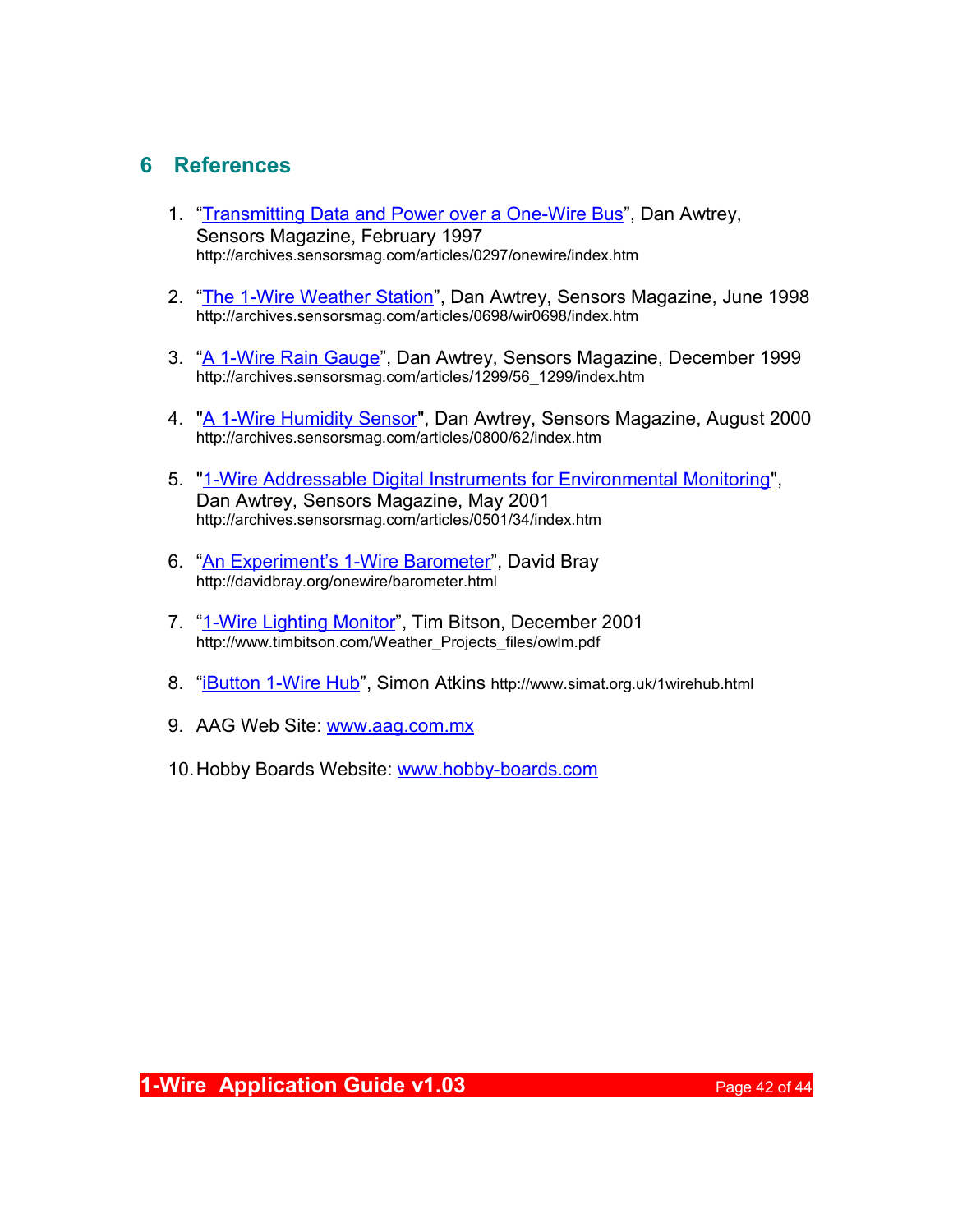## **7 Glossary**

| Term        | <b>Description</b>                    |  |  |
|-------------|---------------------------------------|--|--|
| <b>ADC</b>  | Analog to Digital Converter           |  |  |
| <b>DQ</b>   | The input/output connection on a 1-   |  |  |
|             | Wire bus                              |  |  |
| <b>GND</b>  | Ground                                |  |  |
| <b>LCD</b>  | <b>Liquid Crystal Display</b>         |  |  |
| <b>LED</b>  | <b>Light Emitting Diode</b>           |  |  |
| <b>NC</b>   | <b>Normally Closed</b>                |  |  |
| <b>NO</b>   | <b>Normally Open</b>                  |  |  |
| <b>PC</b>   | <b>Personal Computer</b>              |  |  |
| <b>PCB</b>  | <b>Printed Circuit Board</b>          |  |  |
| Plug-In     | An program added into to a master     |  |  |
|             | software program to add functionality |  |  |
| <b>RX</b>   | Receive                               |  |  |
| <b>SPDT</b> | Single Pole Double Throw - a type of  |  |  |
|             | relay or switch contact               |  |  |
| <b>TX</b>   | Transmit                              |  |  |
| <b>VAC</b>  | <b>Volts Alternating Current</b>      |  |  |
| <b>VDC</b>  | <b>Volts Direct Current</b>           |  |  |